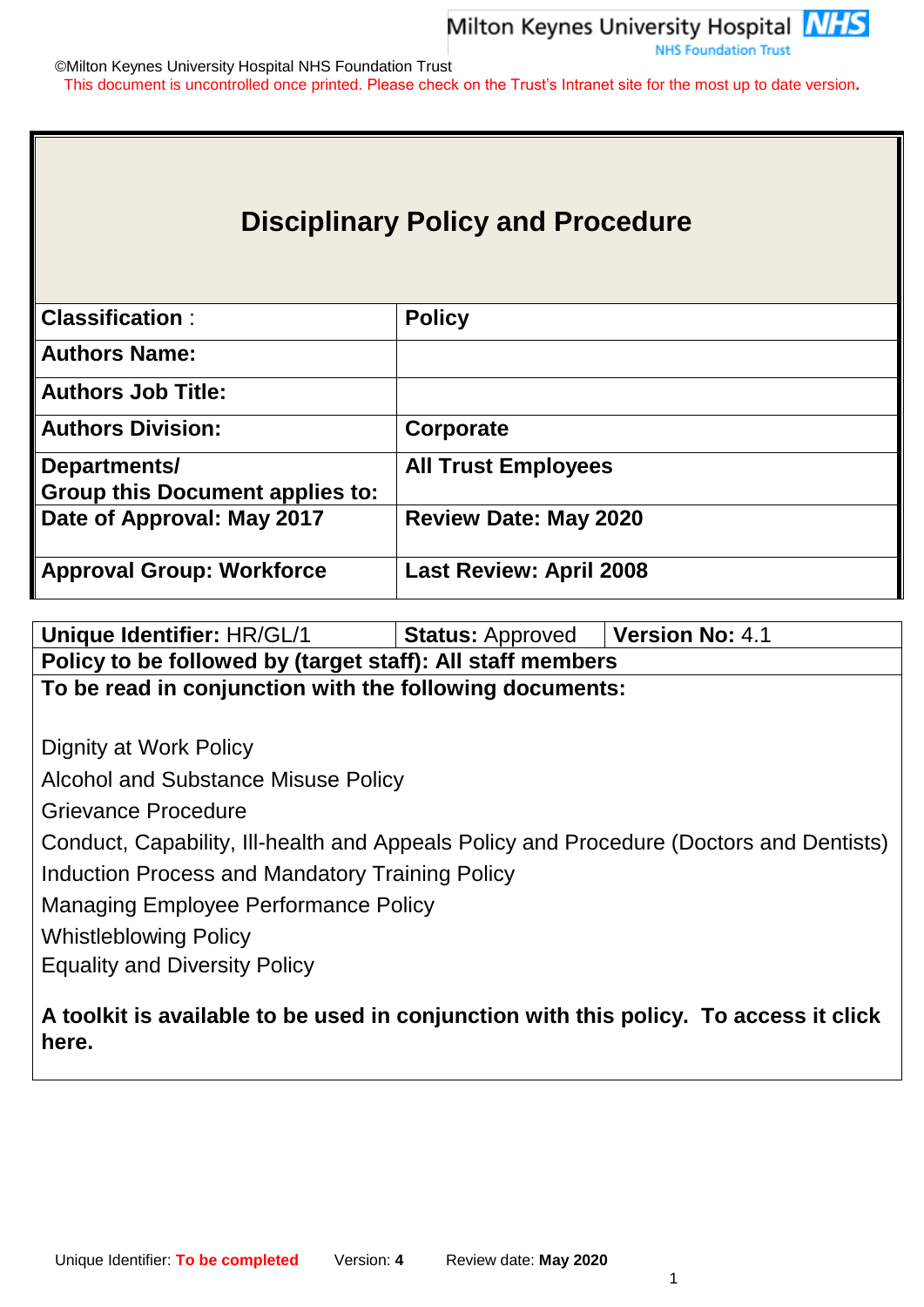©Milton Keynes University Hospital NHS Foundation Trust

This document is uncontrolled once printed. Please check on the Trust's Intranet site for the most up to date version**.**

# **Index**

- **1.0 Policy Statement**
- **2.0 Scope**
- **3.0 Aim**
- **4.0 Definitions**
- **5.0 Responsibilities**
- **6.0 Disciplinary Procedure**
	- **6.1. Informal Stage**
	- **6.2. Suspension from Work**
	- **6.3. Investigation**
	- **6.4. Confidentiality**
	- **6.5. Dealing With Anonymous Information**
	- **6.6. Conduct Outside Employment**
	- **6.7. Fraud Allegations**
	- **6.8. Witness Statements**
	- **6.9. Involvement of Other Agencies**
	- **6.10. Right to be Accompanied**
	- **6.11. Disciplinary Hearing**
	- **6.12. Decision**
	- **6.13. Outcome**
	- **6.14. Dismissal**
	- **6.15. Overlapping Disciplinary and Grievance Procedures**
	- **6.16. Appeal**
	- **6.17. Non-Attendance**
	- **6.18. Training**
- **7.0 Governance**
	- **7.1. Document Review History**
	- **7.2. Audit & Monitoring**
	- **7.3. Consultation History**
	- **7.4. Equality Impact Assessment**
	- **7.5. Review**
- **8.0 References**
- **9.0 Appendices**

**Appendix 1 – Composition of the Hearing Panel Appendix 2 – Behaviours the Trust Considers to be Misconduct Appendix 3 – Behaviours the Trust Considers to be Serious Misconduct Appendix 4 – Behaviours the Trust Considers to be Gross Misconduct**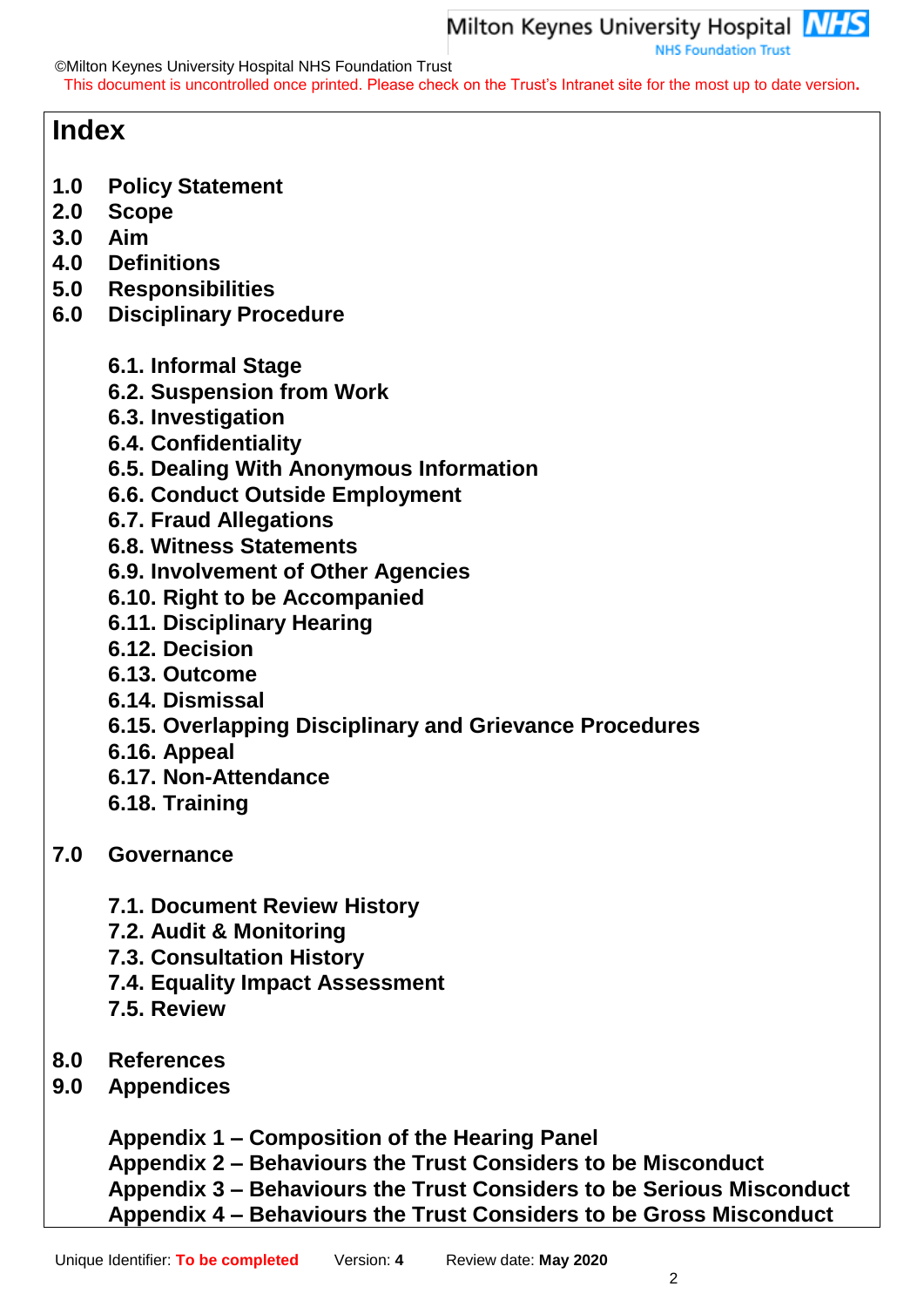This document is uncontrolled once printed. Please check on the Trust's Intranet site for the most up to date version**.**

# **1.0. Policy Statement**

This procedure supports and promotes the Trust values and the strategic aim to deliver these values through the We Care programme.

This procedure sets out the Trust's expectation that both managers and employees maintain acceptable standards of conduct and attendance at all times. The Trust is committed to supporting and encouraging its employees in achieving this.

Trust standards set through the We Care programme aim for patients to feel:

- Valued and cared for as an individual
- Understood, informed and involved
- Safe

As part of day-to-day interaction between manager and employee and through individual staff appraisal, employees should be made aware of the standard of their conduct and any problems should be highlighted and resolved as soon as they occur. This policy should normally only be invoked if attempts to deal with the issues informally have not been successful. Advice should be sought from Human Resources before invoking this procedure.

Where an issue is considered to be one of both inadequate performance and misconduct, then the matter will be dealt with under this procedure and the employee informed accordingly.

The Trust is committed to ensuring the confidentiality of information gathered through this procedure and employees are expected to respect this. Employees who do not maintain confidentiality may be subject to disciplinary action.

# **2.0. Scope**

This procedure applies to all employees of Milton Keynes University Hospital NHS Foundation Trust on substantive or fixed term contracts.

Those employed on medical and dental contracts should be managed under the Conduct, Capability, Ill-Health and Appeals Procedure for Medical Staff in the first instance. The matter may subsequently be managed under this procedure.

# **3.0. Aim**

The purpose of this procedure is to ensure that:

- Disciplinary cases are managed consistently across the Trust and in line with current legislation and employment case law.
- There is a non-discriminatory, fair and timely process for the management of disciplinary matters.

# **4.0. Definitions**

The terms in use in this procedure: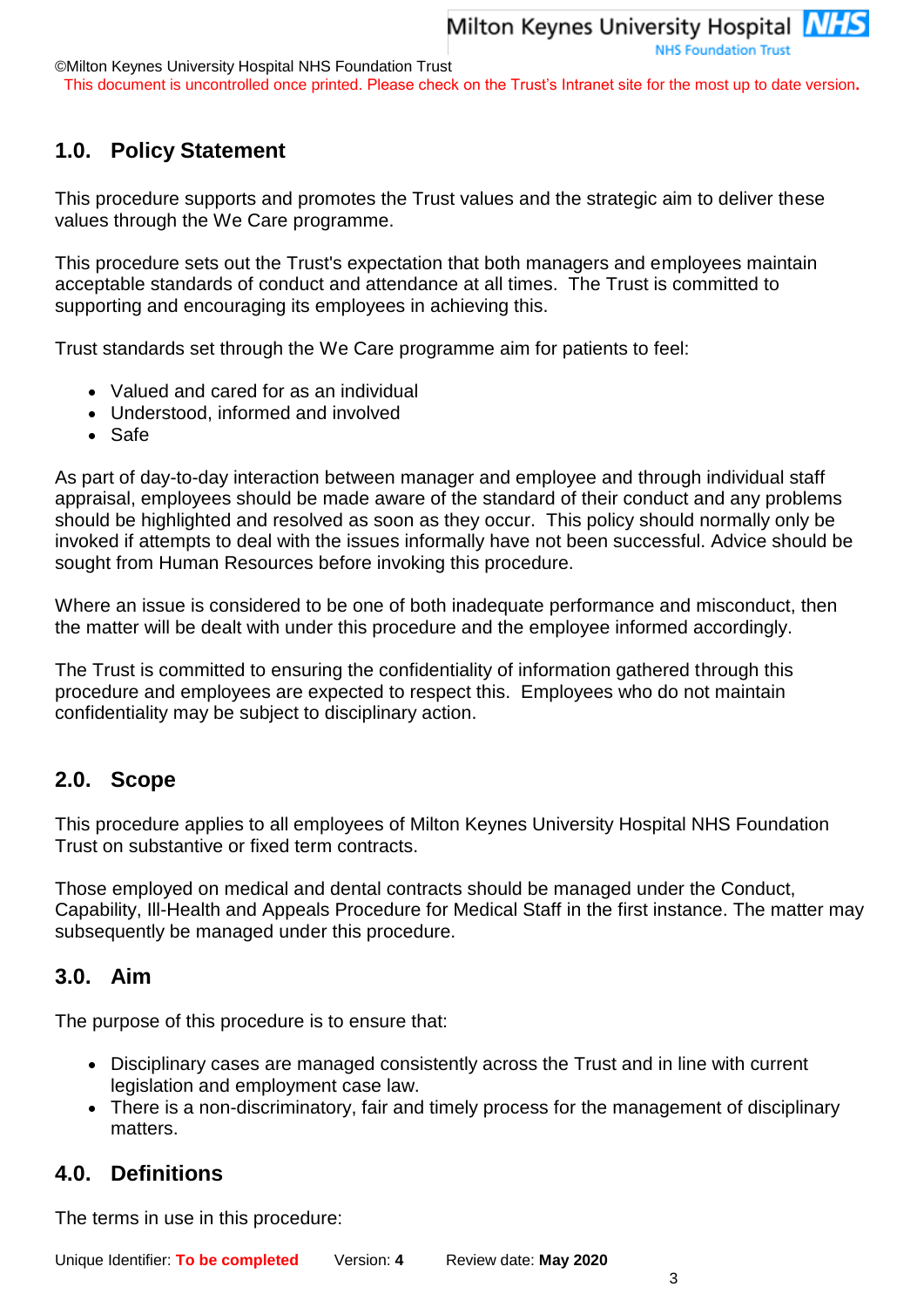**NHS Foundation Trust** 

©Milton Keynes University Hospital NHS Foundation Trust

This document is uncontrolled once printed. Please check on the Trust's Intranet site for the most up to date version**.**

**Suspension** from duty is a neutral, non-punitive act which is used to deal with potentially difficult or inflammatory situations or where an investigation may be compromised.

**Investigation** is the process by which information is gathered to determine whether there is a disciplinary case to answer.

A **statement** is the signed and dated written evidence of a party who is interviewed as part of an investigation.

A **formal hearing** is used where misconduct is repeated or it becomes clear that an informal approach is not bringing about the desired improvement or in cases of serious or gross misconduct.

**Misconduct** includes poor behaviour such as lateness or timekeeping and does not usually result in dismissal unless a pattern of non-improvement is shown.

**Serious Misconduct** is unacceptable behaviour that has had or may have the potential to have a serious or harmful impact on the organisation, service, patient, colleague or member of the public, but falls short of Gross Misconduct.

**Gross misconduct** is misconduct of such a serious nature that it fundamentally breaches and destroys the contractual relationship between employer and employee. It is an act (or an omission), which makes any further working relationship and mutual trust impossible. If on completion of a disciplinary process it is concluded that gross misconduct has taken place, the result may be dismissal without notice (i.e. summary dismissal). Gross misconduct does not always automatically mean summary dismissal, but will be one of the range of options to be considered, taking into account any mitigating factors.

**Mediation** is a process which helps employees to resolve problems, disputes or disagreements to help prevent a reoccurrence of the issue. It is a process during which two or more people are brought together in the presence of an impartial third party, called a mediator.

# **5.0. Responsibilities**

#### **5.1. Chief Executive**

The **Chief Executive** has overall responsibility for the values and behaviours of the Trust.

#### **5.2. Director of Workforce**

The **Director of Workforce** has delegated responsibility for this procedure.

#### **5.3. Managers**

**Managers** are responsible for:

- Exhibiting behaviour which meets the Trust's standards at all times and which is also in line with the Trust values.
- Ensuring that their employees are aware of this procedure. Each employee should be informed of the standard of conduct expected in their job.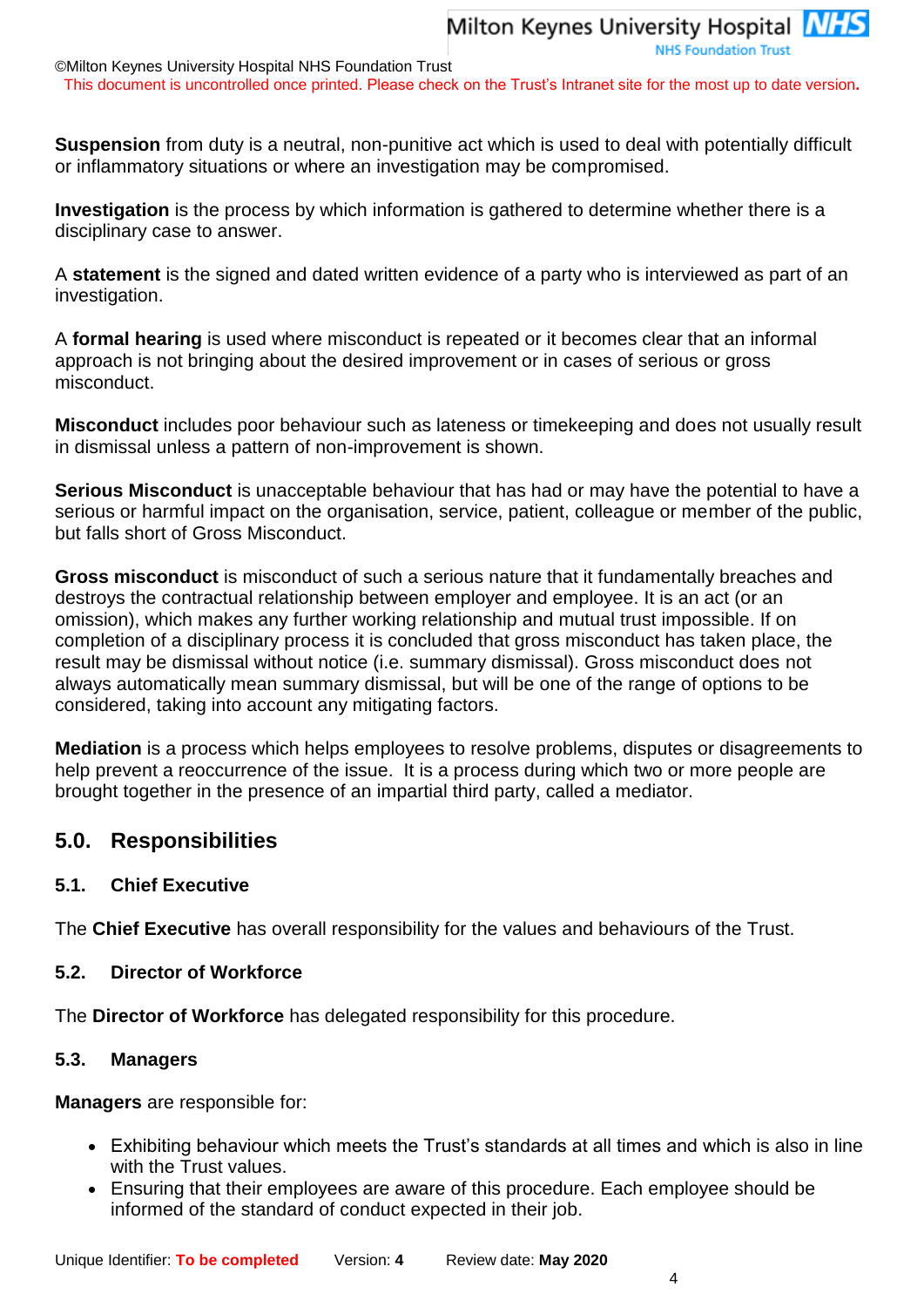©Milton Keynes University Hospital NHS Foundation Trust

This document is uncontrolled once printed. Please check on the Trust's Intranet site for the most up to date version**.**

• Referring new employees to this document as part of their local induction and encouraging them to familiarise themselves with the document.

**NHS Foundation Trust** 

Ensuring that this procedure is applied fairly and consistently.

# **5.4. Human Resources**

The **Human Resources Department** is responsible for:

- Providing advice and guidance on the application of this procedure.
- Monitoring the application of the formal stages of this procedure to ensure that it is being applied in a non-discriminatory manner.

# **5.5. Employees**

**Employees** are individually responsible for:

- Maintaining appropriate standards of conduct, acting within their level of competence, and seeking advice from their manager if they are unsure of what to do in a certain situation.
- Acting in accordance with Trust policies and procedures, and familiarising themselves with this document.
- Attending disciplinary meetings and appeal hearings when required, unless there are extenuating circumstances which would prevent attendance. These circumstances must be reported to the appropriate manager.

# **6.0. Disciplinary Procedure**

# **6.1. Informal Stage**

When a potential disciplinary matter arises or there are ongoing issues, the facts must be established promptly through preliminary fact-finding. Statements do not need to be taken at this stage in order to make a decision on how to proceed. Having gathered the relevant facts, the line manager will decide how to proceed. This may result in informal measures being adopted or may result in the matter being dealt with formally under this disciplinary procedure and a formal investigation being invoked.

The informal stage is not part of the formal disciplinary procedure. However, where this stage is used a note will be made which should be retained on the individual's personal file locally to record the discussion and any action taken.

At this stage, it is not necessary to involve the individual's union representative or a member of the Human Resources team.

During discussions at the informal stage, employees should be made aware that if the issues discussed persist or reoccur, formal disciplinary action may be taken. They may also be offered support from the Trust in order to improve, where appropriate. The outcome of these discussions must be put in writing to the employee and a copy kept locally on the individual's personal file.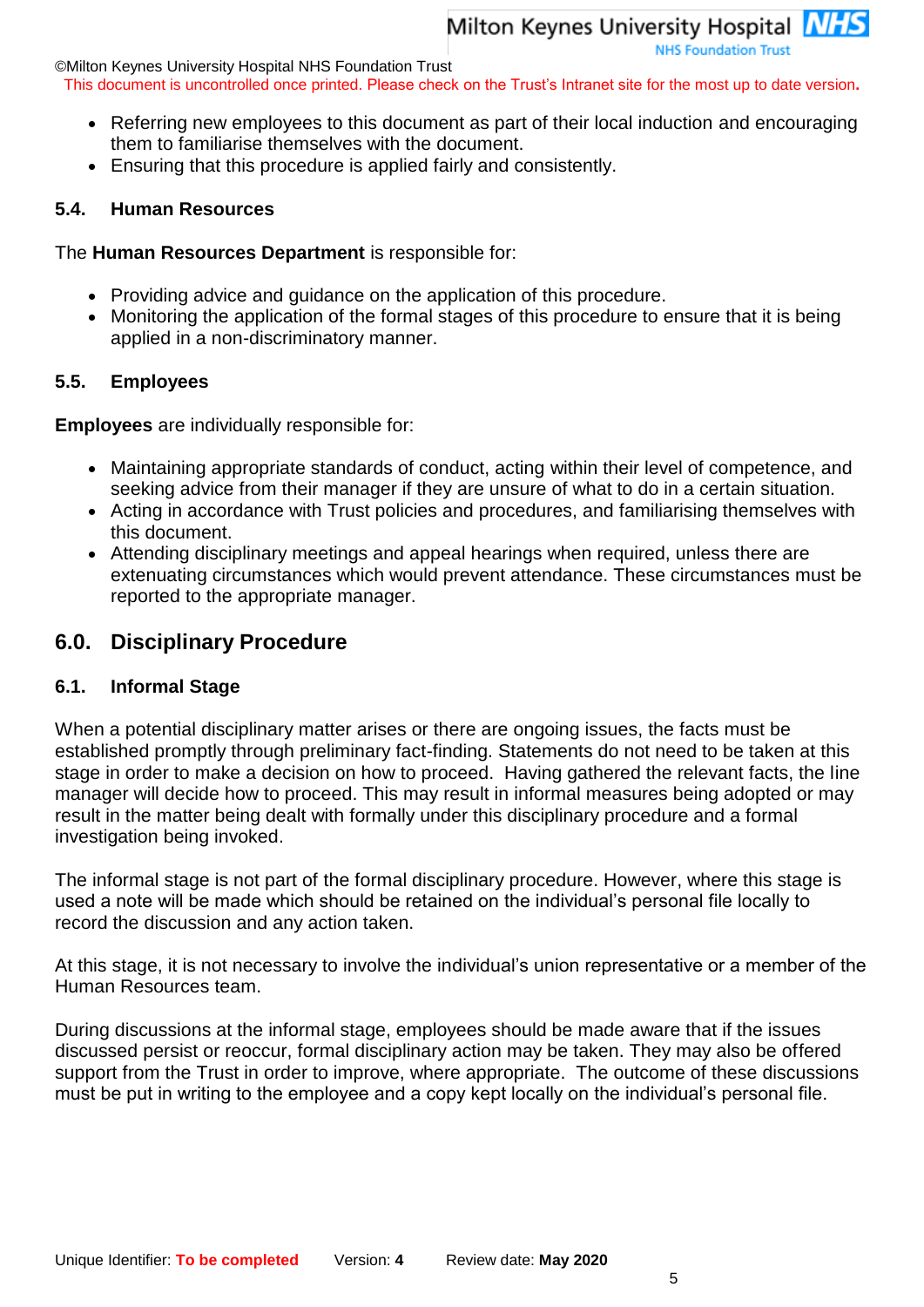©Milton Keynes University Hospital NHS Foundation Trust

This document is uncontrolled once printed. Please check on the Trust's Intranet site for the most up to date version**.**

#### **6.2. Suspension from Work**

Suspension with pay should be considered by exception and for as short a time as possible, where:

- the misconduct being investigated is serious enough that, if substantiated, it may warrant summary dismissal on the grounds of gross misconduct;
- the investigation may be hindered by the presence of the person under investigation;
- there is a concern about patient safety, the safety of staff or the safety of the employee;
- the conduct of the employee is the subject of criminal proceedings and the alleged offences are connected with or may affect the employee's duties or their suitability for their job;
- an employee's registration with their professional body has been suspended or is subject to conditions of practice.

Before taking the decision to suspend an employee, other action short of suspension should be considered, for example, restricting duties or temporary redeployment to another role or department. Suspension should only be considered as a last resort and the list above is not exhaustive but examples where it may be appropriate.

Suspension (or 'Exclusion') of a Doctor or Dentist must be approved by the Medical Director and be in line with the Maintaining High Professional Standards framework. Where there are concerns about the conduct of a doctor or dentist in training, the Deanery should be involved at the earliest opportunity.

The authority to suspend rests with the most senior manager available in the Division at the time of suspension, namely Divisional General Manager, Head of Nursing or Divisional Director. Advice must be sought from the HR Business Partner before making the decision to suspend. All suspensions must be escalated to the relevant Executive Director, or Deputy, by the Division, for monitoring purposes and to ensure professional alignment.

Once an employee has been placed on suspension, restricted duties or temporary redeployment, the employee will be issued with a letter no later than seven calendar days after the start of this to confirm the reasons and the conditions relating to it. The decision to suspend must be reviewed at a minimum of every four weeks. The employee must be informed in writing if the decision is to keep suspension in place up until the date of a formal hearing.

It should be made clear to the employee that suspension is not a disciplinary sanction nor is it a presumption of guilt, but a means of facilitating proper investigation, preventing further misconduct allegations and/or removing the employee from a difficult situation.

During any period of suspension, the employee is not permitted to enter Trust premises without permission except for the purpose of attending a disciplinary hearing, seeking medical treatment, attending an Occupational Health appointment or accompanying a member of their family who requires health care. In any of those circumstances, the employee is required to notify the Trust in advance that he or she intends to visit the Trust and the reason for the visit.

The employee should not contact other employees to discuss the disciplinary allegations or any related matter, except for with their representative. The Trust recognises that it is difficult to prevent the employee from engaging in ordinary social contact with colleagues outside working hours.

The manager must not discuss the reason for the employee's absence with the employee's work colleagues. They should be informed that the person will not be at work for the foreseeable future.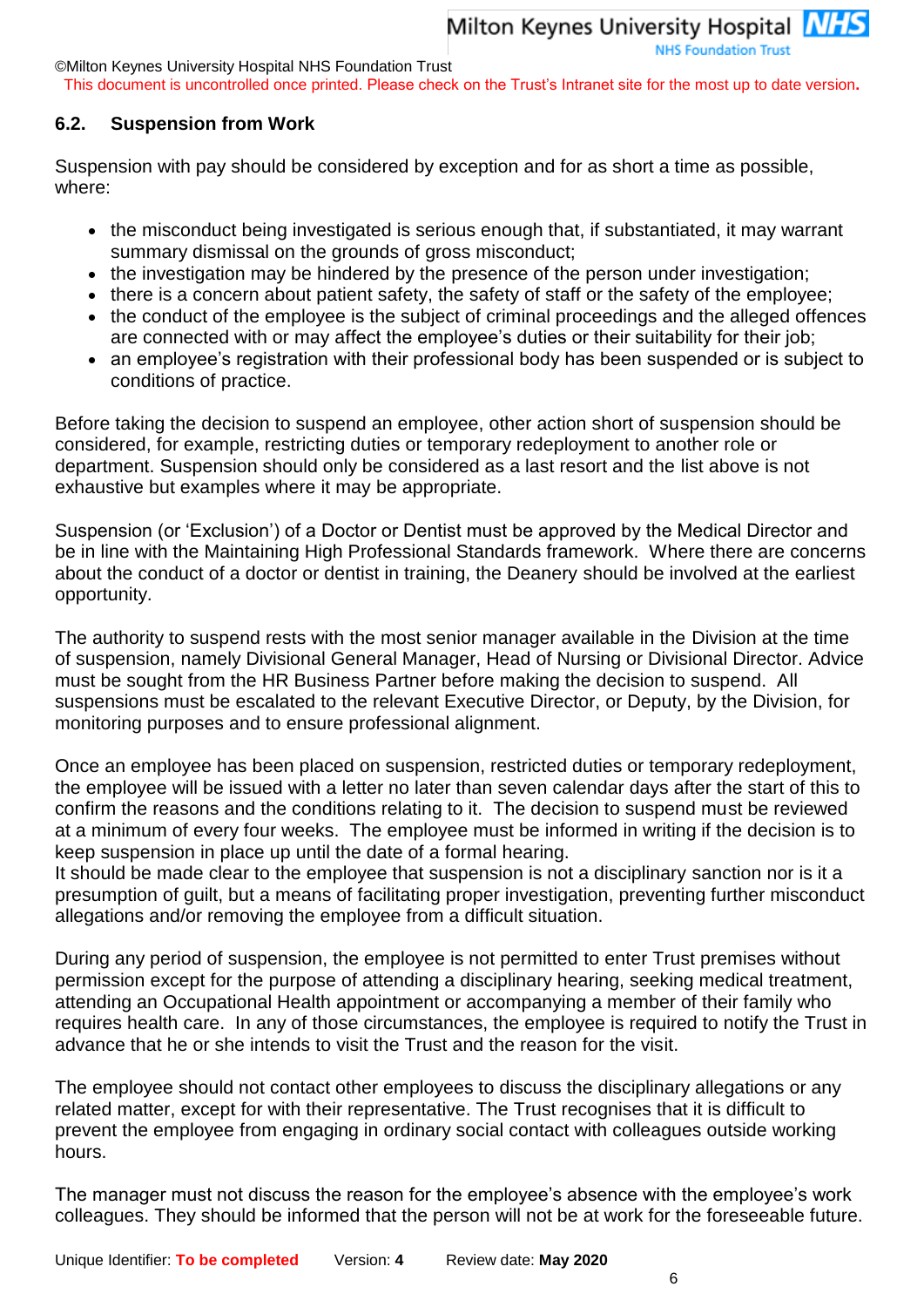#### ©Milton Keynes University Hospital NHS Foundation Trust

This document is uncontrolled once printed. Please check on the Trust's Intranet site for the most up to date version**.**

#### **6.3. Investigation**

Investigations are carried out to establish the facts of the case in a timely way and usually completed within 10 weeks of appointment of the investigating officer. There may be exceptions with particularly complex cases and delays in timescales will be communicated to the relevant employee.

An employee who is the subject of any allegation will be formally notified in writing of the allegation within seven calendar days of verbal notification, of the allegation against them. They will be informed that they are required to participate in a formal investigation and the nature of the investigation will be outlined.

The purpose of an investigation is to gather relevant information and to determine if there is a potential disciplinary case to answer. It is not the purpose of an investigation to decide if a disciplinary offence has occurred, or what sanction may be appropriate, the investigating manager may report the facts as they appear to them at that stage.

If there is no disagreement concerning the facts because the employee admits the misconduct, or the manager witnessed all the events and is not otherwise involved, a full investigation may not be necessary before a hearing is arranged. This must be agreed by both the employee and Case manager. In cases of gross misconduct, a full investigation must be carried out, even if the employee admits the misconduct.

In cases where the misconduct is not admitted or if there are conflicting views and/or evidence, then a full investigation will be appropriate.

An investigating manager will be appointed and will normally be the line manager. In cases of potential gross misconduct, the line manager may appoint an investigating officer to investigate on their behalf, usually where specialist clinical or field knowledge is key to the investigation. In these circumstances the line manager becomes the Case Manager and writes a Terms of Reference for investigation for the Investigating Officer.

Investigations should only be conducted in consultation with HR. Investigations of potential disciplinary matters will be carried out without unreasonable delay to establish the facts of the case.

At an investigatory interview, the manager conducting the investigation will remind employees that the interview itself is not of a disciplinary nature. However, a disciplinary hearing may result from the information obtained and the statements made may form part of the management case.

Upon completion of an investigation, the manager conducting the investigation will produce a management report and will decide whether the case is one which should be taken forward to a disciplinary hearing. Where an Investigating Officer is appointed, the decision to proceed to hearing rests with the Case Manager. The Case Manager is responsible for presenting his/her management report at the formal hearing and will call the Investigating Officer as a witness.

The Case Manager is responsible for calling witnesses to the management case and the employee and his/her representative are responsible for calling witnesses to the employee response to the management case (letter available as part of the toolkit).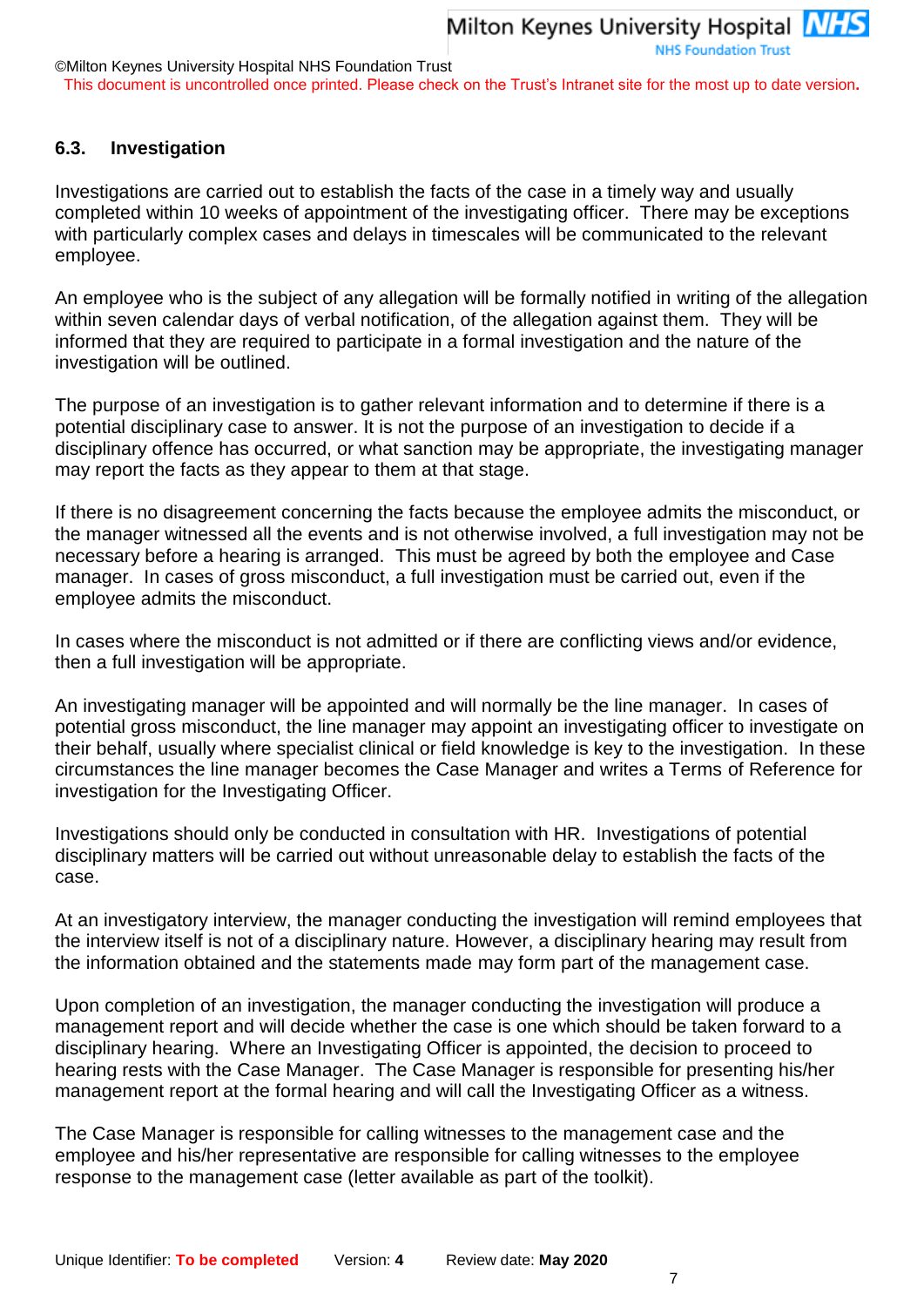This document is uncontrolled once printed. Please check on the Trust's Intranet site for the most up to date version**.**

A copy of the investigation report will be made available each to the employee and their union representative as part of the hearing documentation. This will usually be provided at the same time as the invitation to hearing, 14 calendar days prior to the hearing.

## **6.4. Confidentiality**

The Trust will use reasonable endeavors to keep statements, letters and other communications confidential. However this may be overridden by the requirements of fairness and the need to disclose the information to the employee who is subject to the allegation(s) being investigated and any subsequent disciplinary and/or appeal panel.

## **6.5. Dealing with Anonymous Information**

Allegations made anonymously, against an employee must be investigated carefully to find out whether or not that employee has a case to answer through the Trust's disciplinary procedure as per paragraph 6.1 above. Where the information is received from an anonymous source or where the informant is known but wants their identity kept secret, advice should be sought from HR. Where an issue is raised as a concern or a whistleblowing issue, reference should be made to the Trust Whistleblowing Policy and/or the Freedom to Speak Up Guardian, as appropriate.

Managers receiving anonymous information by telephone should:

- Record all details of the call.
- Ask for details and encourage the caller to put the complaint in writing, seeking an explanation if they decline.
- Ask how the caller knows the information, whether it is direct knowledge or hearsay, whether they know the employee personally and whether anyone else knows about the information.
- Exercise caution before relying on the information for disciplinary proceedings. A preliminary fact-finding investigation should be carried out to establish the basic facts and whether there are grounds for formal investigation.

Where a manager receives an anonymous letter they should:

- Exercise caution before relying on the information for disciplinary proceedings. A preliminary fact-finding investigation should be carried out to establish the basic facts and whether there are grounds for formal investigation.
- Launch an investigation, during the course of which firm evidence may be unearthed about the allegation.
- Make efforts to establish the identity of anonymous correspondence, such as through a postmark, handwriting, style and spelling. A check should be made to establish whether anyone has recently had any type of complaint against the employee named in the letter.

Where allegations are not upheld, the relevant paperwork will be destroyed.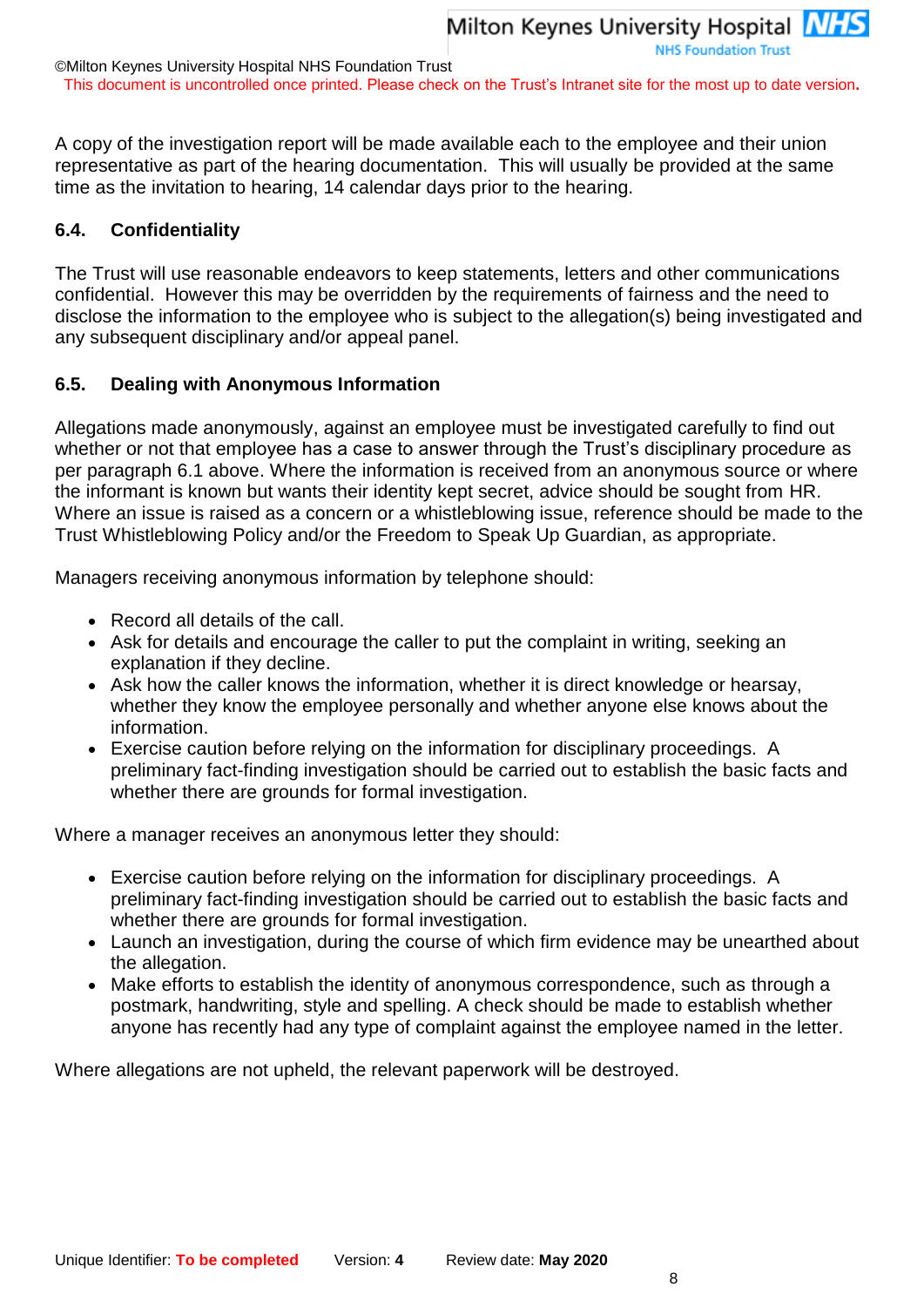**NHS Foundation Trust** 

©Milton Keynes University Hospital NHS Foundation Trust

This document is uncontrolled once printed. Please check on the Trust's Intranet site for the most up to date version**.**

#### **6.6. Conduct Outside Employment**

Disciplinary proceedings may be invoked where conduct outside of employment:

- seriously impairs an employee's ability to undertake their duties.
- calls into question their integrity or suitability to carry out their duties.
- is likely to bring the Trust into disrepute.

The fact that an employee has been charged with an offence should not be regarded as an indication of guilt. Conviction of an offence, however, is likely to provide sufficient proof that an offence has been committed. The Trust should still investigate the allegations themselves as far as they are able, to decide if the offence has been committed and whether it would amount to misconduct, serious misconduct and or gross misconduct and the appropriate sanction. If criminal proceedings are ongoing, an interim option available to the manager is suspension on full pay.

The manager does not have to wait until the matter has been brought before the courts before proceeding with a disciplinary hearing. It is possible to consider alleged breaches under the contract of employment and find these proven before a court has decided whether the employee is guilty of a criminal offence. Advice should be sought from the HR Business Partner.

The test to be used in determining whether disciplinary action is appropriate in employment terms is the "balance of probabilities" and not "beyond all reasonable doubt".

#### **6.7. Fraud Allegations**

Where fraudulent activity is suspected, the matter will be immediately referred to the Trust's Local Counter Fraud Specialist for investigation:

Where an employee is a victim of an incident of fraud or an allegation of fraud is reported to them, they should contact their line manager in the first instance. If their line manager is not available they should report the incident to the next most senior person. The employee should complete an incident report form if appropriate.

This policy does not detract from the right of an employee to invoke the Whistleblowing Policy.

#### **6.8. Witness Statements**

Statements should be taken in accordance with the following guidance:

- Assume that the reader knows nothing about the facts of the matter.
- State the name and job title of the witness and, if appropriate, their qualifications and experience.
- Deal with events in the order in which they occurred, giving precise dates and times if known.
- Give full names and job titles.
- Use plain English and avoid jargon where possible.
- Explain any technical or complex issues in plain English.
- If protocols or procedures were not followed, first explain what the agreed or usual procedure is and then describe the nature of the departure from this.
- Statements should be signed and dated. Where agreement of content cannot be reached, both statements will be tabled at the hearing.
- Ensure the statement contains a declaration that the contents of the statement are true.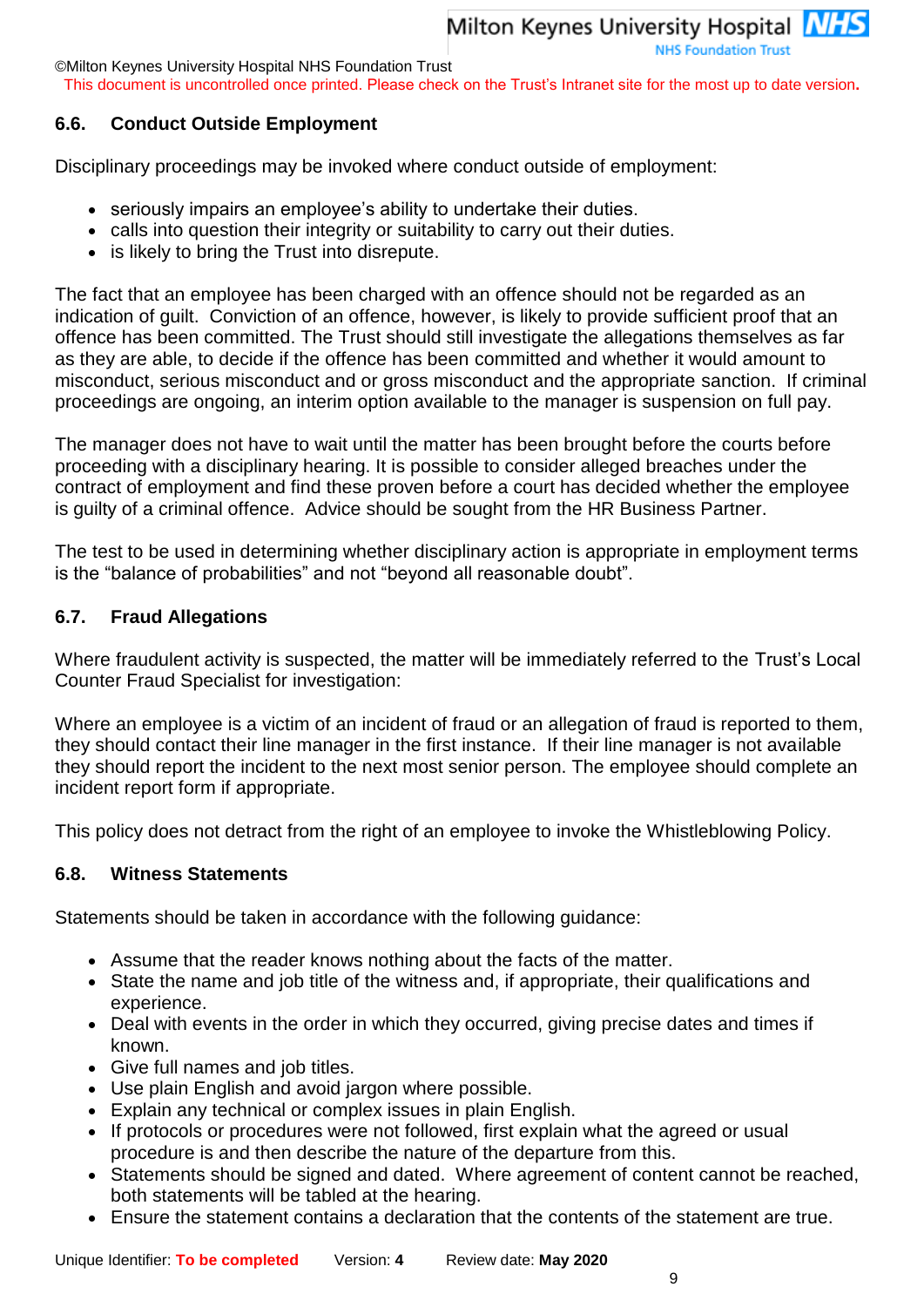This document is uncontrolled once printed. Please check on the Trust's Intranet site for the most up to date version**.**

#### **6.9. Involvement of Other Agencies**

Occasionally a manager may be approached by another agency such as the Police, Local Authority Representative for Child Protection Issues or the NHS Counter Fraud Service with concerns about the conduct of an employee. In such instances it may be necessary to put the internal disciplinary process on hold pending an external investigation, in order to prevent a loss of evidence. This may contribute to delays in the investigation process.

Close liaison with the other agency will be required, which may require the coordination of arrangements to place the employee concerned on special leave (this may include suspension). However, the fact that an external investigation is taking place will not in itself prevent the Trust from taking forward proceedings under this procedure. Advice should always be sought from Human Resources. For safeguarding issues see the Trust's Safeguarding Procedure.

Where the allegations involve criminal activity the police may need to become involved.

#### **6.10. Right to be Accompanied**

At any disciplinary or appeal hearing under this procedure, any employee has the right to be accompanied by a trade union representative or work colleague. In cases where an employee is an accredited trade union representative, the full-time officer may be involved as the employee's representative. For the avoidance of doubt, the companion will not be permitted to act in a legal capacity.

Medical practitioners may have additional rights of representation set out in the policy applicable to them.

The employee's representative may address the hearing in order to put the employee's case, sum up the employee's case and respond on the employee's behalf to any view expressed at the hearing. They may also confer with the employee during the hearing, but may not answer questions on the employee's behalf, address the hearing if the employee does not wish it or prevent the Trust from explaining its case.

In certain circumstances the Trust may permit employees to be accompanied by a friend or partner but this companion will not be allowed to represent the employee in any way.

It is the responsibility of the employee to contact their chosen companion and ensure that they are willing to attend a hearing. Correspondence will be copied to the rep once they have been identified. The employee must also inform the Investigating Officer that they will be accompanied at the hearing, and must provide the name of the companion at least five calendar days before the date of hearing.

It is not reasonable for an employee to insist on being accompanied by a person whose presence would prejudice the hearing, who might have a conflict of interest or who is disruptive to the process during the hearing. The Trust reserves the right to refuse the attendance of such a person and may ask them to leave the hearing once it has already commenced.

Employees will always be allowed adequate time, a minimum of seven calendar days, to arrange for a companion and employees and their work colleagues should make every effort to attend hearings on the date set. If a representative or colleague is unavailable on the date of a formal hearing, the manager will make every effort to rearrange the meeting to a suitable date, provided that this is within a reasonable timescale.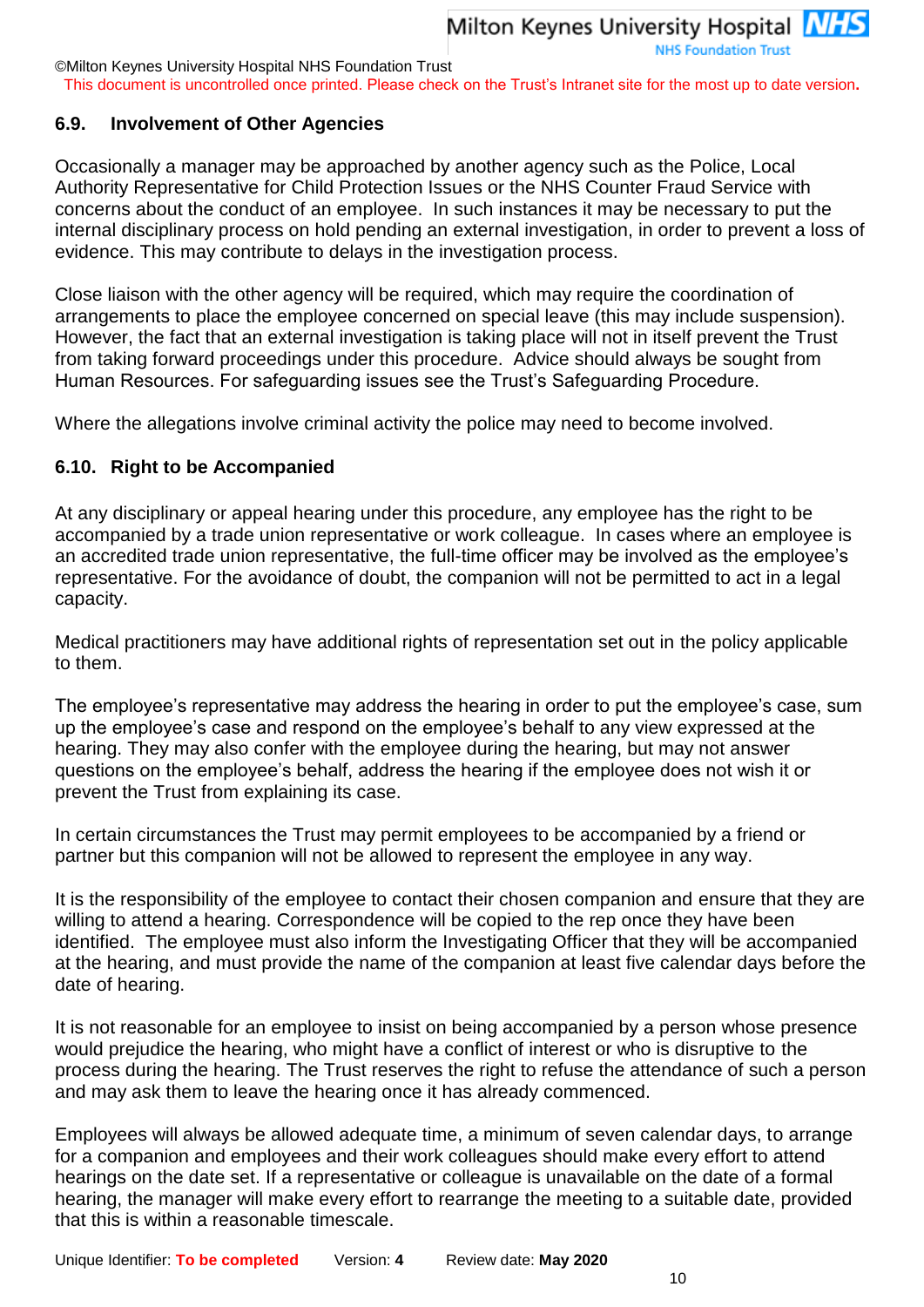This document is uncontrolled once printed. Please check on the Trust's Intranet site for the most up to date version**.**

Under no circumstances will employees be unreasonably refused the right to be accompanied.

In cases where English is not the employee's first language, it may be necessary to involve the services of an interpreter. It is the employee's responsibility to notify the Trust that such services are required within five calendar days of the date of the hearing.

Where an employee may have a disability which could affect their understanding of the process, guidance should be sought from HR.

#### **6.11. Disciplinary Hearing**

The employee must be notified by the investigating manager of the outcome of the investigation. If a formal hearing is to take place, the employee must be advised of the date, time and place of the hearing, the nature of the allegations, the names of the persons in the panel hearing the case and any witnesses. **Appendix 1** gives information on panel composition. The employee will also be advised of the right to be accompanied and the right to call witnesses in support of their case. In cases involving allegations of gross misconduct the employee must be advised that if gross misconduct is found this may lead to dismissal.

The employee must be given at least fourteen calendar days' notice of the hearing date and all associated documents, with copies to the Union Representative. Letters to the employee should be sent by recorded delivery, or can be emailed upon request.

If an employee is absent from work due to sickness (or if an employee who has been suspended would be absent due to sickness if it were not for the suspension) at the time of the hearing, and states they are no fit to attend then advice will be sought from Occupational Health about the employee's fitness to attend a formal hearing. If the employee is deemed not fit to attend a hearing within a reasonable time frame, then they may be invited to provide written submissions and the hearing may proceed in their absence.

Prior to the date of the hearing the employee must notify their line manager if they will not be attending and explain the reasons for their non-attendance. Failure to do this may result in the hearing proceeding in their absence. Where the employee fails to attend a hearing without good reason, the hearing may proceed in their absence. If the employee cannot attend the hearing because their representative is unavailable on the date given, one attempt will be made to rearrange the hearing within seven calendar days. If this is not possible to achieve within the timescale, the employee must seek alternative representation or the hearing will go ahead.

Any documentary evidence, response to the management case or witness statements that the employee wishes to rely on must be provided to the Chair of the Disciplinary Hearing (Chair) at least five calendar days before the hearing. If the employee wishes to call witnesses to the hearing then they are responsible for ensuring their written statement is submitted and that they are in attendance at the hearing, a template letter is available in the toolkit. The employee must also notify the Trust of the witnesses which will be in attendance at the hearing.

Witness statements must be relevant to the allegation(s) being heard.

Unique Identifier: **To be completed** Version: **4** Review date: **May 2020** Where witness statements are submitted as part of the documentary evidence for the hearing, that witness should be called to the hearing to allow for cross-questioning. In exceptional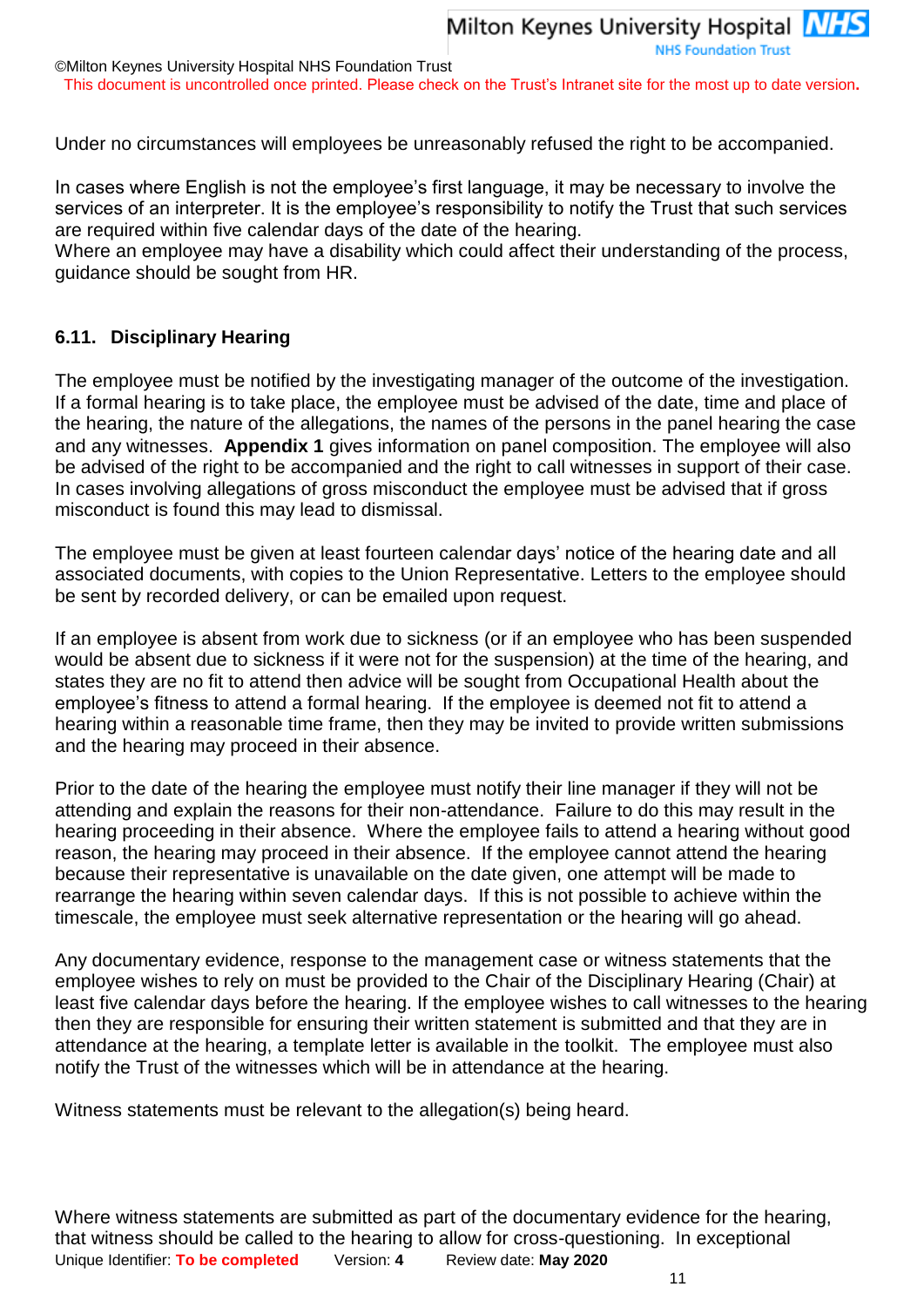©Milton Keynes University Hospital NHS Foundation Trust

This document is uncontrolled once printed. Please check on the Trust's Intranet site for the most up to date version**.**

circumstances, where the statement is factual and not being challenged, the Case Manager may seek agreement from the employee and their representative, in advance of the hearing, for the witness statement to remain as part of the case papers without calling the witness to be present.

The formal outcome will be retained on the personal file and at the end of the duration of the warning indefinitely, but ceases to be 'live'.

#### **6.12. Decision**

In each case, an adjournment will take place before reaching a decision.

The Chair must come to a view on the facts. If the facts have been disputed, the Chair must decide on the version of events they believe to be correct on the balance of probabilities.

In reaching a decision as to any penalty to be imposed, the Chair should:

- consider the employee's representations;
- consider the gravity of the offence;
- act in a manner consistent with similar previous cases;
- consider the individual's previous disciplinary record and general service;
- consider any mitigating circumstances.

If the employee has received previous disciplinary warnings that have expired, the Chair may take into account previous written warnings that have been issued when deciding whether a particular sanction is reasonable, where the previous sanction referred to a similar allegation, can be reasonably linked or demonstrate a pattern of behaviour. An expired warning may not be relied upon for the principal reason for dismissal.

#### **6.13. Outcome**

After the presentation of the evidence and an adjournment, the hearing will be reconvened to inform the individual of the outcome and of any sanction to be imposed. In exceptional circumstances, the decision may be communicated in writing only.

In the case of warnings, the Chair will explain what improvement or conduct is expected, what training and support may be provided to achieve improvement, how long the warning will remain on file and the consequences of a failure to improve.

The employee will be informed of the consequences of further misconduct, for example dismissal or demotion/removal of seniority.

If an employee's first misconduct is sufficiently serious then it may be necessary to move directly to a final written warning. This would be appropriate where the employee's actions have had, or are liable to have had, a serious or harmful impact on the Trust or its service users.

Misconduct, such as lateness and timekeeping, will usually be dealt with through a first written warning initially and if there are no improvements, will move through to a final written warning before dismissal is considered.

Serious misconduct may be given a first and final written warning in the first instance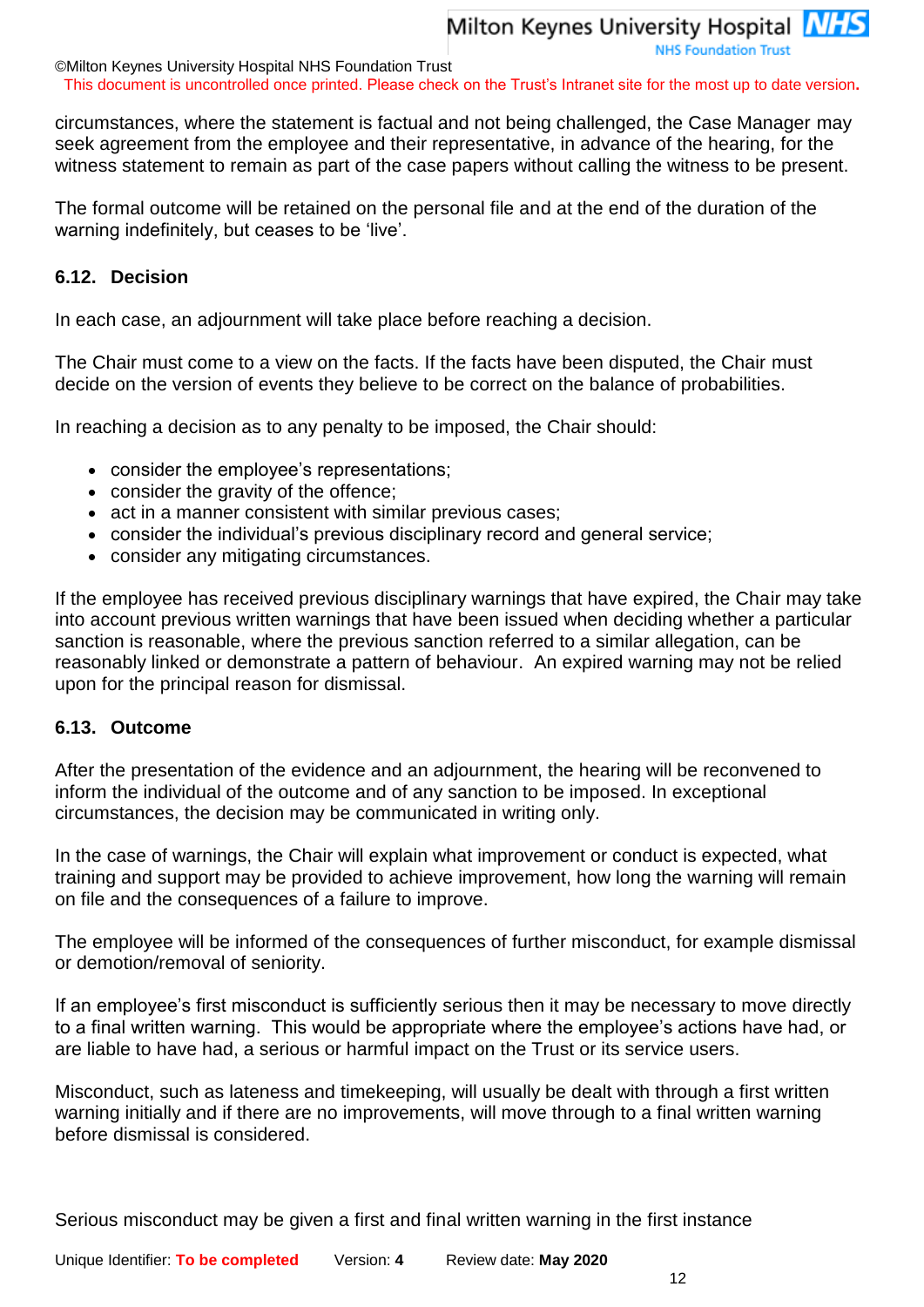#### ©Milton Keynes University Hospital NHS Foundation Trust This document is uncontrolled once printed. Please check on the Trust's Intranet site for the most up to date version**.**

As an alternative to dismissal, and where in the circumstances of the case it is appropriate to do so, the Chair should consider downgrading/demotion of the employee. Such downgrading would not attract protected pay.

A letter confirming the outcome of the hearing and any sanction imposed will be sent to the employee by the Chair, normally within seven calendar days of the hearing.

A record of the warning will be considered live for the following periods, subject to satisfactory conduct:

| First Written Warning   Up to 12 months subject to satisfactory conduct |
|-------------------------------------------------------------------------|
| Final Written Warning   Up to 24 months subject to satisfactory conduct |

#### **6.14. Dismissal**

Any decision to dismiss shall be confirmed in writing and shall:

- clearly state the reason for the dismissal;
- state the date on which the employment will terminate;
- specify whether the dismissal is with or without notice/pay in lieu of notice;
- remind the employee of their right of appeal and how it might be exercised.

#### **6.15. Overlapping Disciplinary and Grievance Procedures**

Where an employee raises a grievance during a disciplinary process and where the grievance and disciplinary cases are related, both cases will normally be dealt with concurrently. Where the grievance is raised during the investigation, the line manager will decide on how to proceed and HR advice must be sought.

In exceptional cases, and where the outcome of the grievance may have an impact on the outcome of the disciplinary hearing, the disciplinary process may be suspended pending the conclusion of the grievance process.

In cases of discrimination, the disciplinary process may be placed on hold to allow for the claims to be concluded.

Where it is not appropriate to deal with both issues concurrently, the disciplinary process may be temporarily suspended in order to deal with the grievance first.

If the disciplinary process is temporarily suspended then the chair and grievance panel will need to be mindful of the need to avoid unnecessary delays.

#### **6.16. Appeal**

Employees have a right to appeal against the outcome of a disciplinary hearing and this must be done in line with the Trust Appeals Procedure.

#### **6.17. Non-attendance**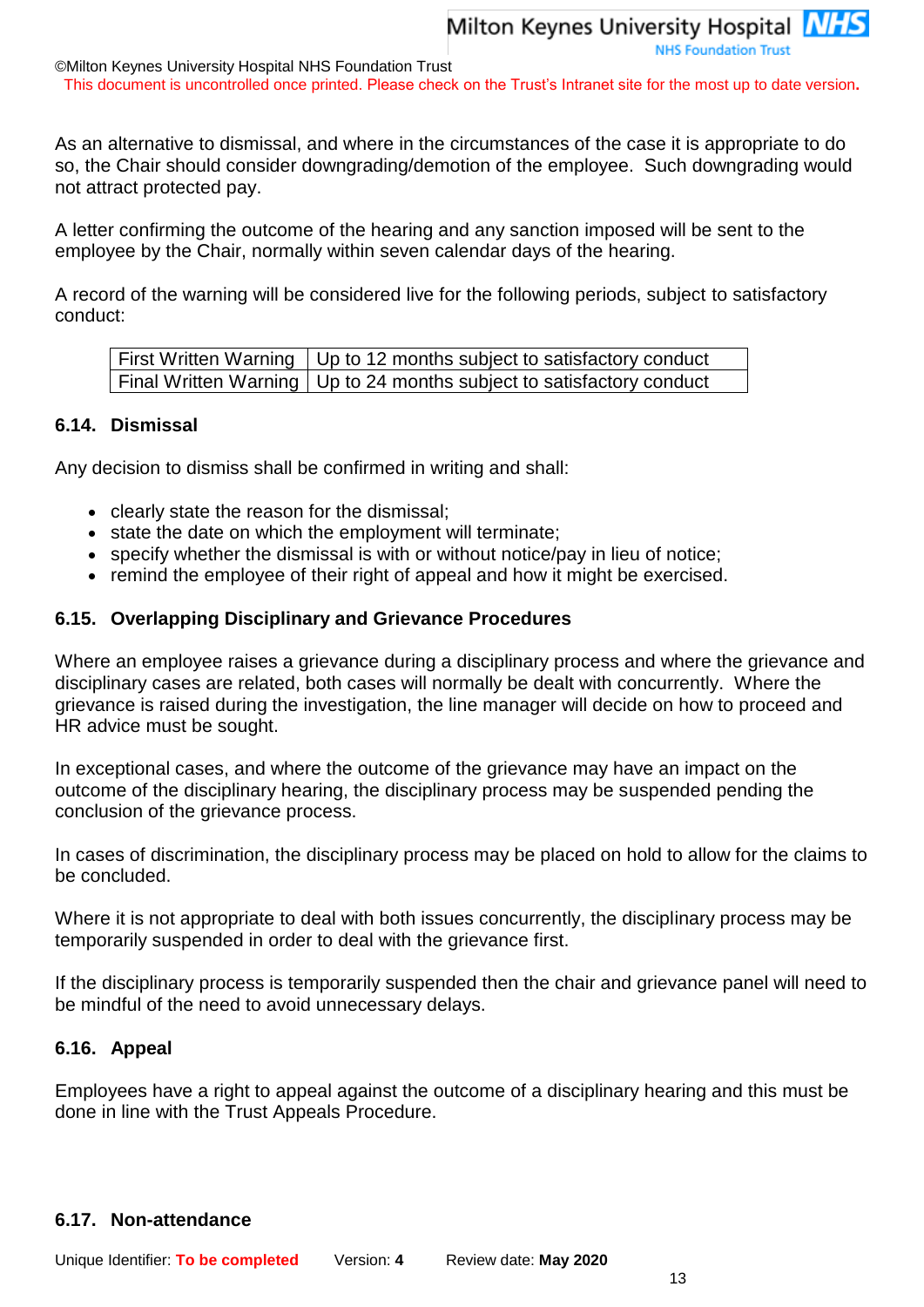This document is uncontrolled once printed. Please check on the Trust's Intranet site for the most up to date version**.**

Employees are expected to attend all meetings covered by this procedure. Non-attendance may be dealt with as failure to comply with reasonable management instruction.

If an employee does not attend a disciplinary meeting without good reason the meeting may proceed in their absence. However, the meeting should first be adjourned to enable contact to be made with the employee to ascertain the cause of the absence, unless the meeting has previously been adjourned due to the employee being absent without good reason.

Where an employee is not able to attend a meeting without good reason on two occasions the Chair may proceed and make a decision on the evidence available after the second occasion.

#### **6.18. Training**

There is no mandatory training associated with this procedure. Ad hoc training sessions based on an individual's training needs will be defined within their annual appraisal or job plan. Training on the procedure will be available to line managers through HR.

## **7.0. Governance**

#### **7.1. Document Review History**

| Date of<br>revision | <b>Version</b><br>number | Reason for review or update                                    |
|---------------------|--------------------------|----------------------------------------------------------------|
| <b>April 2008</b>   |                          | Amendments and due for review                                  |
| May 2017            |                          | Re-write due to changes in best practice and<br>employment law |

#### **7.2. Audit & Monitoring**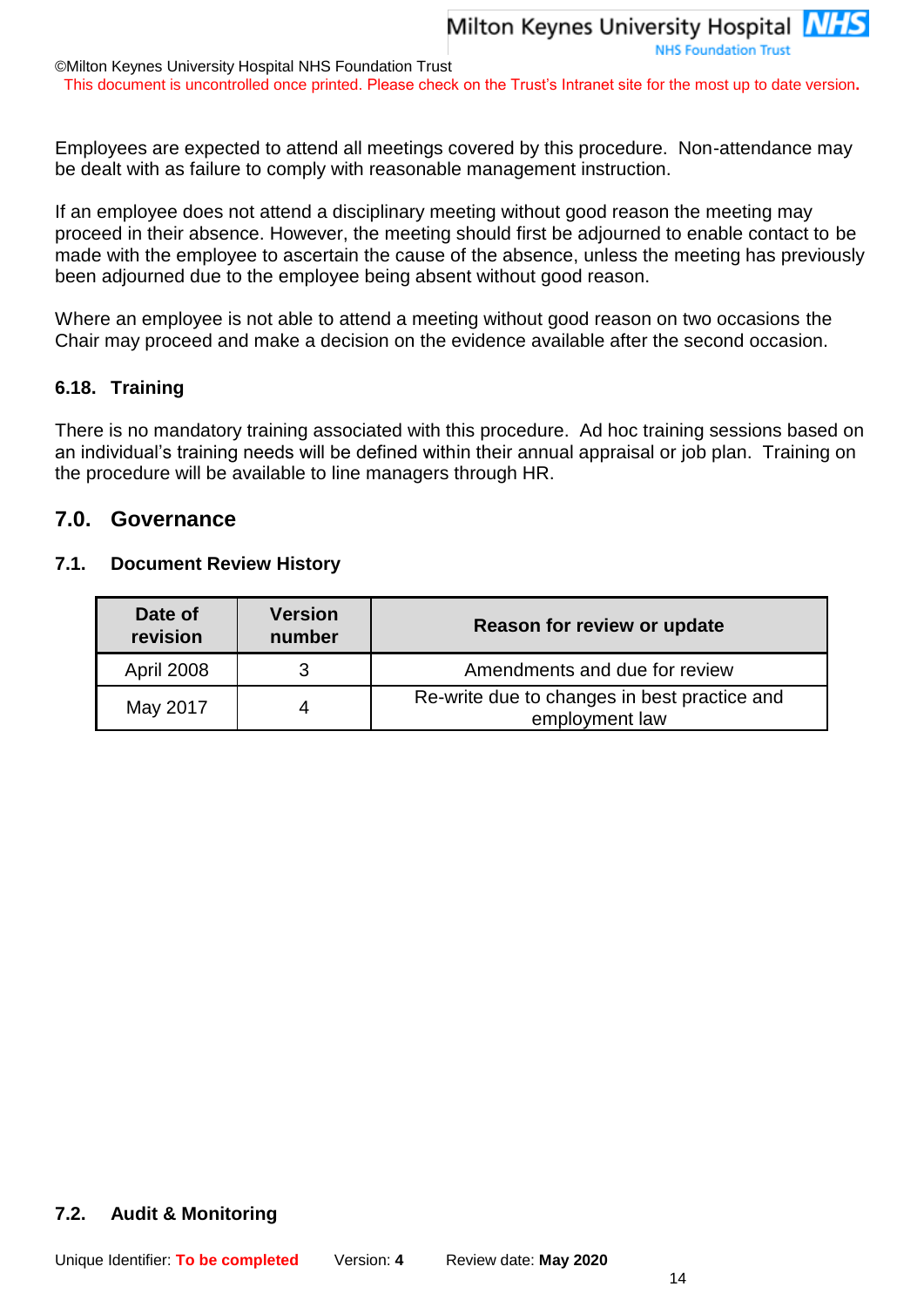

#### ©Milton Keynes University Hospital NHS Foundation Trust

This document is uncontrolled once printed. Please check on the Trust's Intranet site for the most up to date version**.**

Compliance with the document will be monitored in the following ways:

| <b>Aspect of</b><br><b>Compliance or</b><br><b>Effectiveness</b><br><b>Being Monitored</b> | <b>Monitoring</b><br><b>Method</b>                  | <b>Responsibility</b><br>for Monitoring<br>(Job Title) | <b>Frequency of</b><br><b>Monitoring</b> | <b>Group or</b><br><b>Committee That</b><br><b>Will Review the</b><br><b>Findings and</b><br><b>Monitor</b><br><b>Completion of</b><br><b>Any Resulting</b><br><b>Action Plan</b> |
|--------------------------------------------------------------------------------------------|-----------------------------------------------------|--------------------------------------------------------|------------------------------------------|-----------------------------------------------------------------------------------------------------------------------------------------------------------------------------------|
| Number/type of<br>formal disciplinary<br>cases                                             | Internal audit $-$<br>employee<br>relations tracker | <b>HR Business</b><br><b>Partners</b>                  | Monthly                                  | See Below                                                                                                                                                                         |
| Number/type of<br>formal disciplinary<br>cases                                             | Internal audit and<br>trend analysis                | Deputy Director<br>of Workforce                        | Quarterly                                | <b>Workforce Board</b>                                                                                                                                                            |
| Protected<br>characteristics of<br>employees<br>subject to formal<br>action                | Internal audit                                      | Workforce<br>Equality &<br><b>Diversity Lead</b>       | Annually                                 | Workforce<br>Committee                                                                                                                                                            |

In addition to the monitoring arrangements described above, the Trust may undertake additional monitoring of this procedure as a response to the identification of any gaps or as a result of the identification of risks arising from the procedure prompted by incident review, external reviews, or other sources of information and advice. This monitoring could include:

- commissioned audits and reviews;
- detailed data analysis;
- other focused studies.

Results of this monitoring will be reported to the nominated committee.

#### **7.3. Consultation History**

| <b>Stakeholders</b><br>Name/Board | Area of<br><b>Expertise</b> | <b>Date Sent</b> | <b>Date</b><br><b>Received</b> | <b>Comments</b> | <b>Endorsed Yes/No</b> |
|-----------------------------------|-----------------------------|------------------|--------------------------------|-----------------|------------------------|
|                                   | Union Rep                   | December<br>2016 | January<br>2017                | Amendments made | Yes                    |
|                                   | <b>Staff Side</b>           | February<br>2017 | <b>June 2017</b>               | Agreed          | Yes                    |
|                                   |                             |                  |                                |                 |                        |
|                                   |                             |                  |                                |                 |                        |
|                                   |                             |                  |                                |                 |                        |

#### **7.4. Equality Impact Assessment**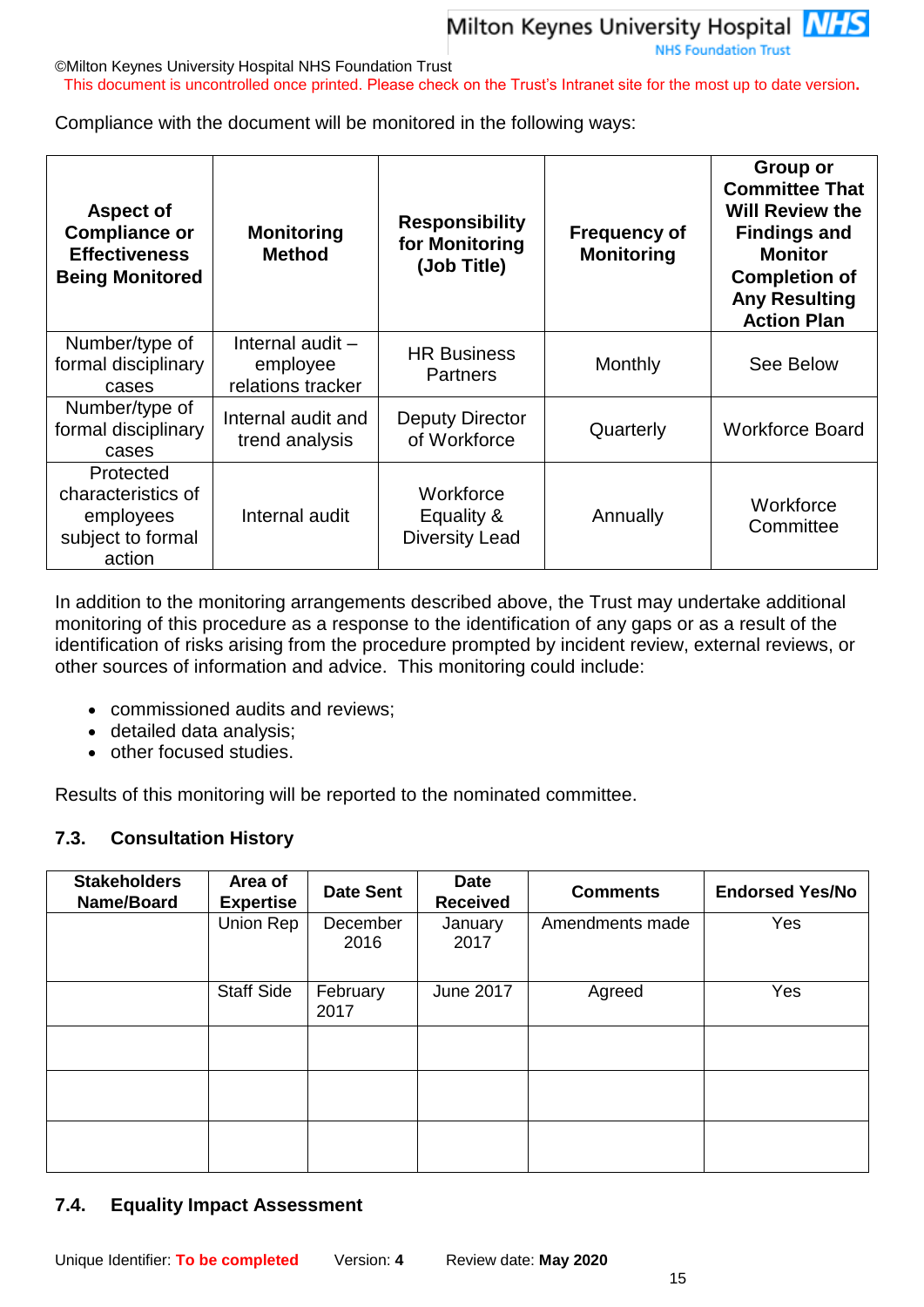

#### ©Milton Keynes University Hospital NHS Foundation Trust

This document is uncontrolled once printed. Please check on the Trust's Intranet site for the most up to date version**.**

| <b>Equality Impact Assessment</b>                                                   |                                              |                                                                                                                                                                                                     |                              |                     |  |
|-------------------------------------------------------------------------------------|----------------------------------------------|-----------------------------------------------------------------------------------------------------------------------------------------------------------------------------------------------------|------------------------------|---------------------|--|
| <b>Division</b>                                                                     | Corporate                                    |                                                                                                                                                                                                     | <b>Department</b>            | <b>Workforce</b>    |  |
| <b>Person</b><br>completing the<br><b>EqlA</b>                                      | <b>HRBP</b>                                  |                                                                                                                                                                                                     | <b>Contact No.</b>           | 86163               |  |
| <b>Others</b><br>involved:                                                          | <b>HRPO</b>                                  |                                                                                                                                                                                                     | Date of<br>assessment:       | <b>May 2017</b>     |  |
| <b>Existing</b><br>policy/service                                                   | <b>Disciplinary</b>                          |                                                                                                                                                                                                     | <b>New</b><br>policy/service | <b>Disciplinary</b> |  |
|                                                                                     |                                              |                                                                                                                                                                                                     |                              |                     |  |
| Will patients, carers, the public<br>or staff be affected by the<br>policy/service? |                                              | <b>Staff</b>                                                                                                                                                                                        |                              |                     |  |
| will be effected?                                                                   | All staff<br>If staff, how many/which groups |                                                                                                                                                                                                     |                              |                     |  |
|                                                                                     |                                              |                                                                                                                                                                                                     |                              |                     |  |
| <b>Protected</b><br>characteristic                                                  | Any impact?                                  | <b>Comments</b>                                                                                                                                                                                     |                              |                     |  |
| Age                                                                                 | <b>NO</b>                                    |                                                                                                                                                                                                     |                              |                     |  |
| <b>Disability</b>                                                                   | <b>NO</b>                                    | Those that advise that they have a disability will be offered<br>appropriate adjustments and consideration to ensure<br>accessibility, engagement and understanding at each stage<br>of the process |                              |                     |  |
| Gender<br>reassignment                                                              | <b>NO</b>                                    |                                                                                                                                                                                                     |                              |                     |  |
| <b>Marriage and</b><br>civil partnership                                            | <b>NO</b>                                    |                                                                                                                                                                                                     |                              |                     |  |
| <b>Pregnancy and</b><br>maternity                                                   | <b>NO</b>                                    |                                                                                                                                                                                                     |                              |                     |  |
| Race                                                                                | <b>NO</b>                                    |                                                                                                                                                                                                     |                              |                     |  |
| <b>Religion or</b><br>belief                                                        | <b>NO</b>                                    |                                                                                                                                                                                                     |                              |                     |  |
| <b>Sex</b>                                                                          | <b>NO</b>                                    |                                                                                                                                                                                                     |                              |                     |  |
| <b>Sexual</b><br>orientation                                                        | <b>NO</b>                                    |                                                                                                                                                                                                     |                              |                     |  |
|                                                                                     |                                              |                                                                                                                                                                                                     |                              |                     |  |
| What consultation method(s)<br>have you carried out?                                |                                              | Staff Side, PRG and JCNC plus Workforce Senior team<br>and WF Board                                                                                                                                 |                              |                     |  |
| How are the<br>changes/amendments to the<br>policies/services<br>communicated?      |                                              | Through the Senior Management team to be filter down<br>through the Triumvirates and through the Advisors                                                                                           |                              |                     |  |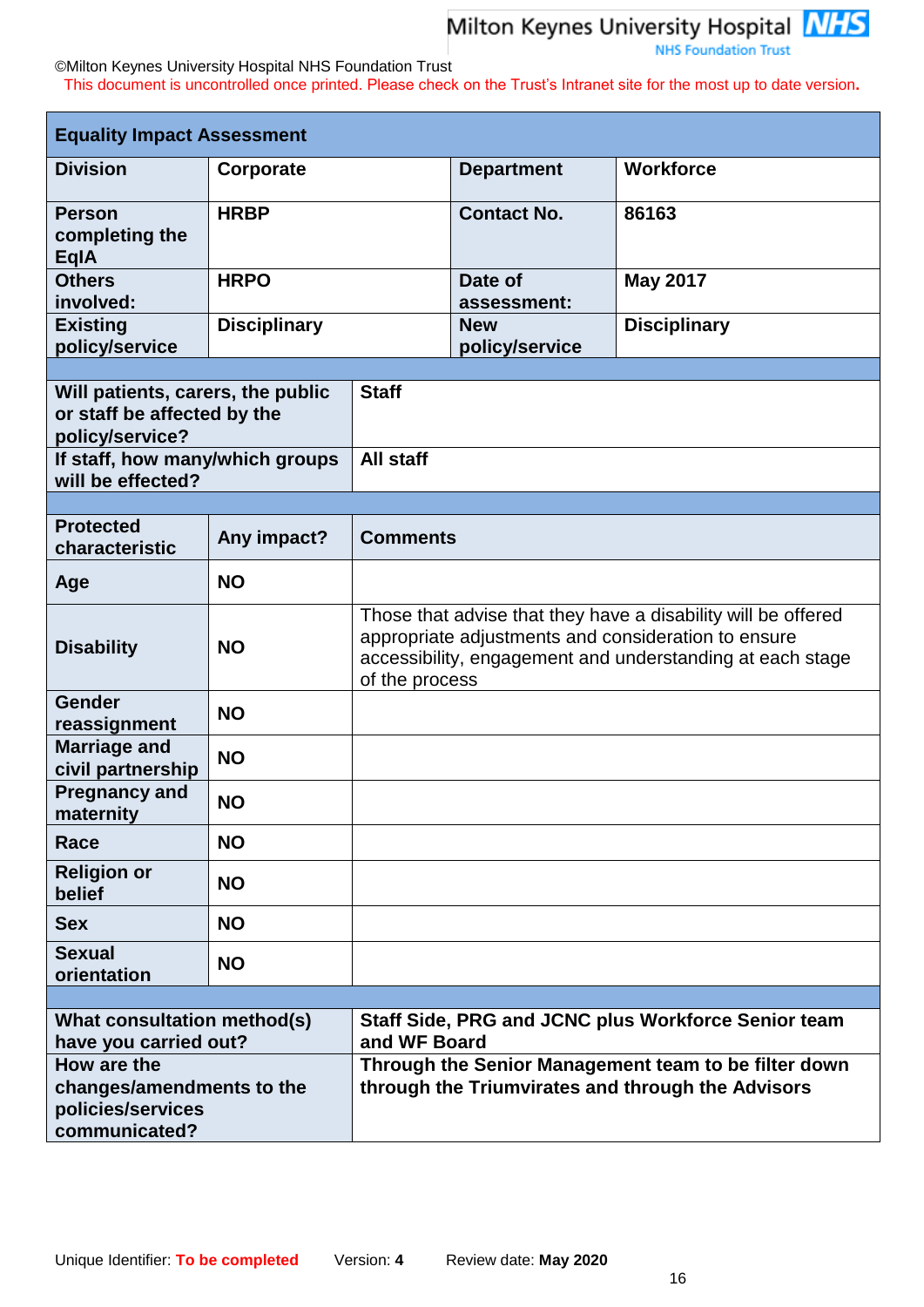**NHS Foundation Trust** 

©Milton Keynes University Hospital NHS Foundation Trust This document is uncontrolled once printed. Please check on the Trust's Intranet site for the most up to date version**.**

If you have identified a potential discriminatory impact of this consultation paper, please refer it to the lead Human Resources Business Partner for consideration, together with any suggestions as to the action required to avoid/reduce this impact.

## **7.5. Review**

This procedure will be reviewed in three years, as set out in the Policy for the Development and Implementation of Procedural Documents.

# **8.0. References**

ACAS website – [www.acas.org.uk](http://www.acas.org.uk/)

NHS Employers – [www.nhsemployers.org](http://www.nhsemployers.org/)

Gov.UK – [www.gov.uk](http://www.gov.uk/)

CIPD website – [www.cipd.co.uk](http://www.cipd.co.uk/)

Agenda for Change Terms and Conditions Handbook

Maintaining High Professional Standards in the Modern NHS for Doctors and Dentists.

# **9.0. Appendices**

- Appendix 1 Composition of the Hearing Panel
- Appendix 2 Behaviours the Trust Considers to be Misconduct
- Appendix 3 Behaviours the Trust Considers to be Serious Misconduct
- Appendix 4 Behaviours the Trust Considers to be Gross Misconduct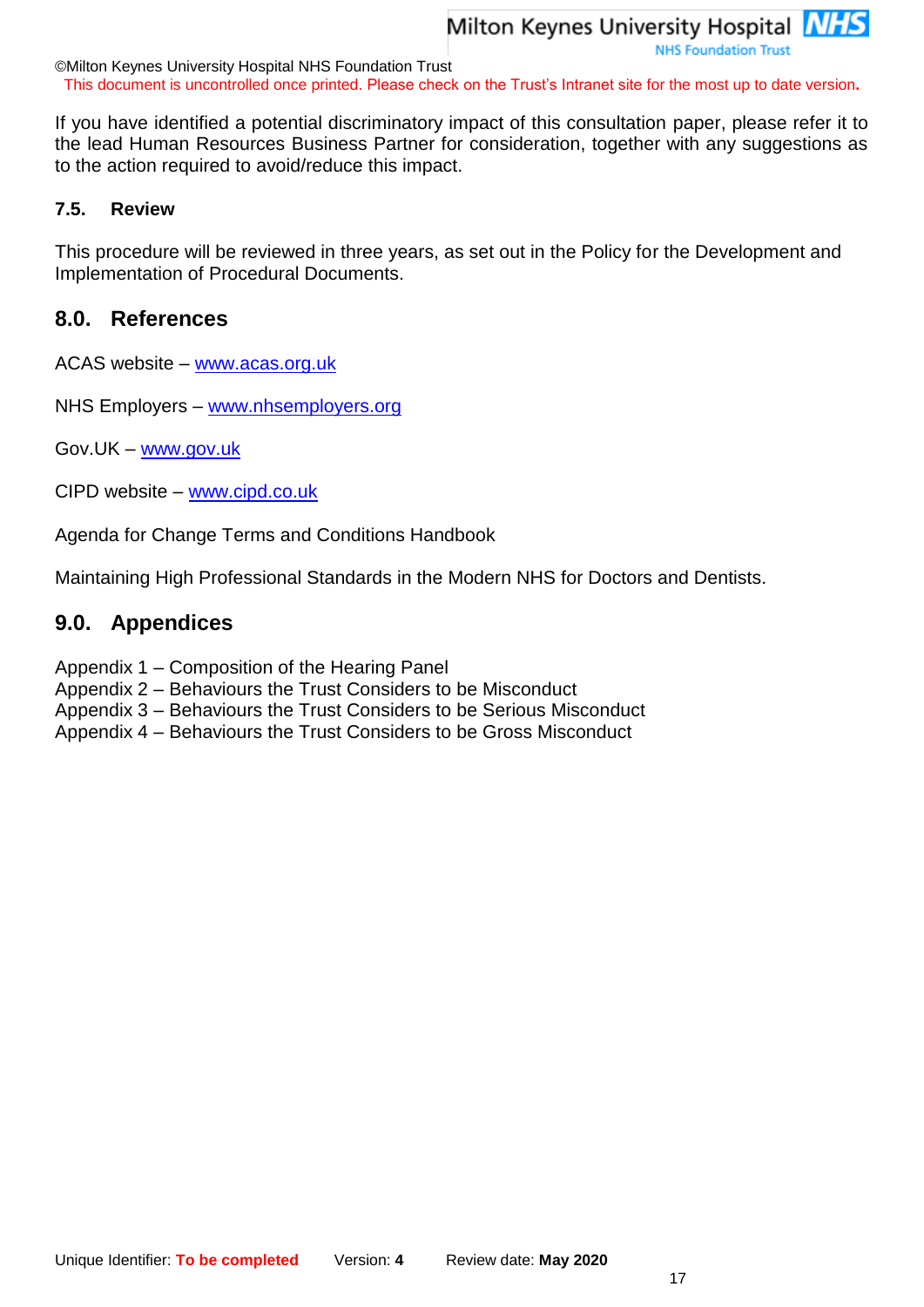**NHS Foundation Trust** 

©Milton Keynes University Hospital NHS Foundation Trust

This document is uncontrolled once printed. Please check on the Trust's Intranet site for the most up to date version**.**

## **Appendix 1 – Composition of the Hearing Panel**

The panel to hear the evidence at a formal disciplinary hearing will consist of:

- $\bullet$  the Chair (manager hearing the case);
- a Human Resources representative;
- a manager with relevant experience to advise the Chair, if the matter relates to a professional issue;
- a Non-Executive Director only where the hearing concerns staff directly accountable to the Chief Executive.

Any member of the panel may ask questions throughout the disciplinary hearing.

The Trust views a decision to dismiss an employee as being exceptional. In cases where the hearing outcome may potentially result in dismissal, the role of the Chair will be restricted to those with the authority to act as dismissing officer. These are as follows:

- The Chief Executive
- The Director/Deputy of Clinical Services
- The Director/Deputy of Workforce.
- The Chief Nurse/Deputy/Associate Chief Nurse
- The Director of Planning and Information or next management at a level comparative to a deputy in seniority
- The Medical Director/Deputy Medical Director
- The Director/Deputy of Finance and Procurement
- The Director of Development and the Estate or next management at a level comparative to a deputy in seniority
- The Director/Deputy of Assurance
- Divisional Director
- Divisional Head of Nursing
- Divisional General Manager

If a hearing might be postponed as a result of a dismissing officer not being available to attend a hearing, the dismissing officer may ask a manager with an appropriate level of seniority to chair the hearing as a delegated authority. Should the Chair decide that dismissal is the appropriate action, this decision must be ratified by the dismissing officer.

The dismissing officer should not be the employee's immediate manager.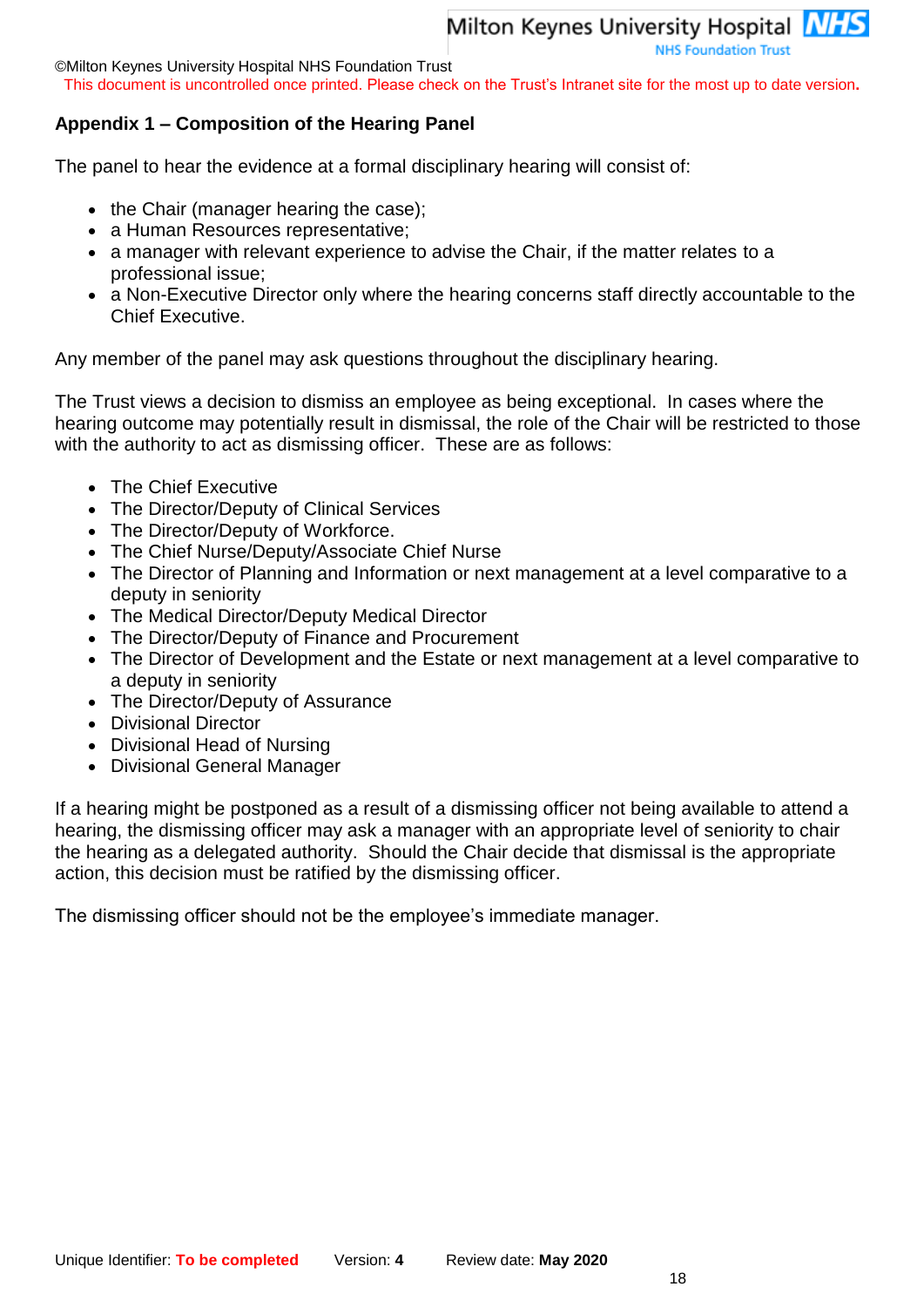**NHS Foundation Trust** 

©Milton Keynes University Hospital NHS Foundation Trust

This document is uncontrolled once printed. Please check on the Trust's Intranet site for the most up to date version**.**

## **Appendix 2 – Behaviours the Trust Considers to be Misconduct**

Misconduct is unacceptable and improper behaviour which may breach the Trust's policies but does not normally warrant dismissal unless repeated after due warning.

- Examples of misconduct could include:
- Refusing or failing to carry out a reasonable management instruction.
- Unsatisfactory attendance at work, e.g. unauthorised absenteeism, lateness, leaving work without permission, overstaying breaks.
- Conduct which disrupts the work of others.
- Failure to observe the Trust's procedures for recording of working time and attendance, reporting of sickness and time off work.
- Failure to take reasonable care of Trust property.
- Failure to comply with the Trust's no smoking policy.
- Misuse of the internet, email, or other Trust facilities.

The above are examples and are not exclusive or exhaustive.

Dependent upon the degree and circumstances of any of these examples, they might also constitute serious or gross misconduct.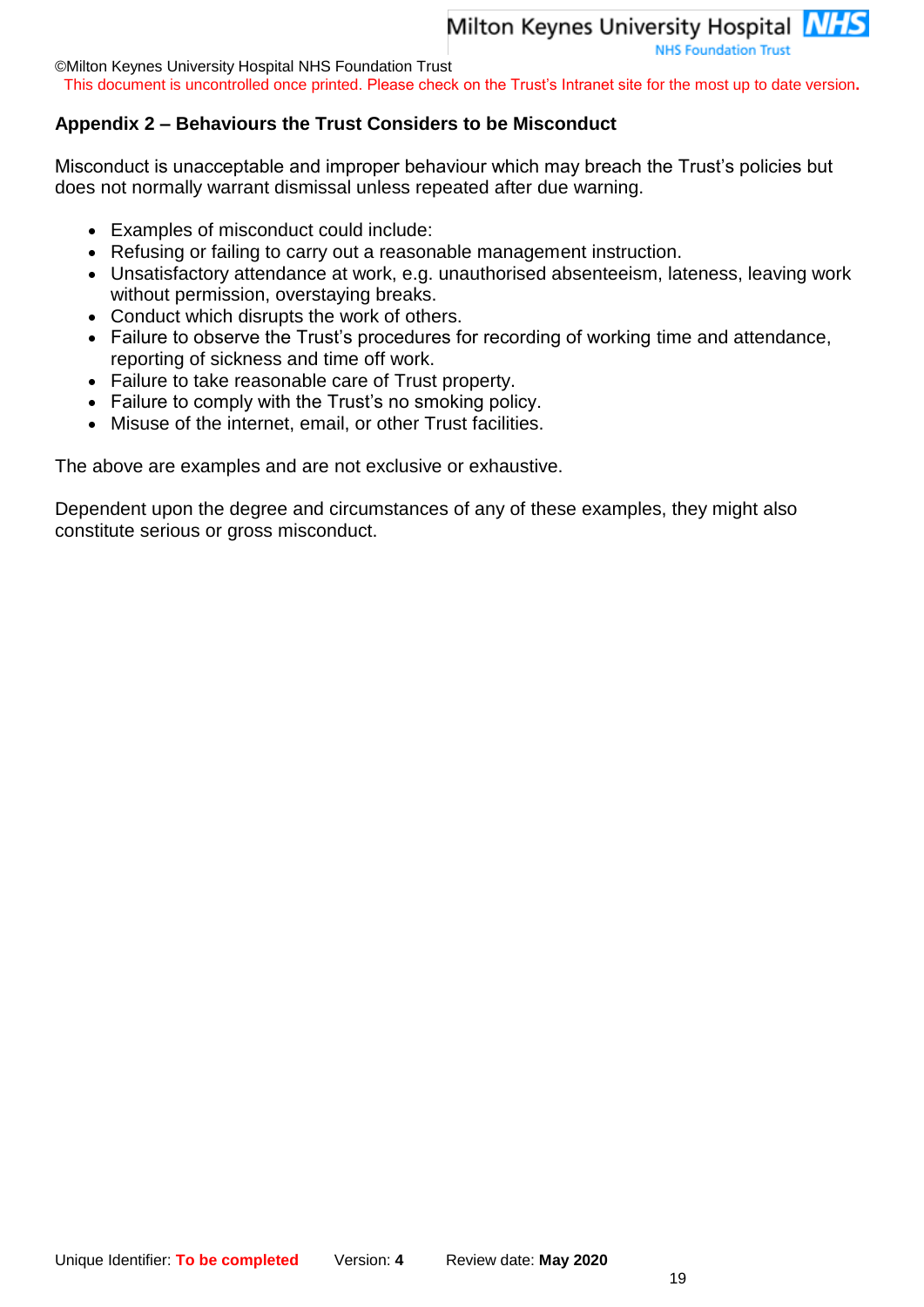©Milton Keynes University Hospital NHS Foundation Trust

This document is uncontrolled once printed. Please check on the Trust's Intranet site for the most up to date version**.**

## **Appendix 3 – Behaviours the Trust Considers to be Serious Misconduct**

Serious Misconduct is unacceptable behaviour that has had or has the potential to have a serious or harmful impact on the organisation, service, patient, colleague or member of the public, but falls short of Gross Misconduct (see **appendix 4** for a definition of Gross Misconduct).

The possible outcomes for Serious Misconduct are a First or Final Written Warning. If the conduct is sufficiently 'serious' then the panel may deem it appropriate to move directly to a Final Written Warning. If the serious conduct is recurrent or accumulative and there is no sufficient improvement in an individual's conduct, a higher sanction such as Final Written Warning or Dismissal may be considered.

Examples of serious misconduct includes:

- Refusing or failing to carry out a reasonable management instruction which as a result could potentially harm the organisation, service, colleague, patient or member of the public.
- Failure to conform to agreed working practices which as a result could potentially harm the organisation, service, colleague, patient or member of the public.
- Using Trust property, equipment or transport for private use without authorisation.
- Failure to comply with any other Trust policy which as a result could potentially harm the organisation, service, colleague, patient or member of the public.
- Misuse of the internet, email, or other Trust facilities which harms the Trust's reputation
- Breach of Health and Safety Procedures which as a result could potentially harm the organisation, service, colleague, patient or member of the public.
- Breach of confidentiality.

The above are examples and are not exclusive or exhaustive.

Dependent upon the degree and circumstances of any of these examples, they might also constitute gross misconduct.